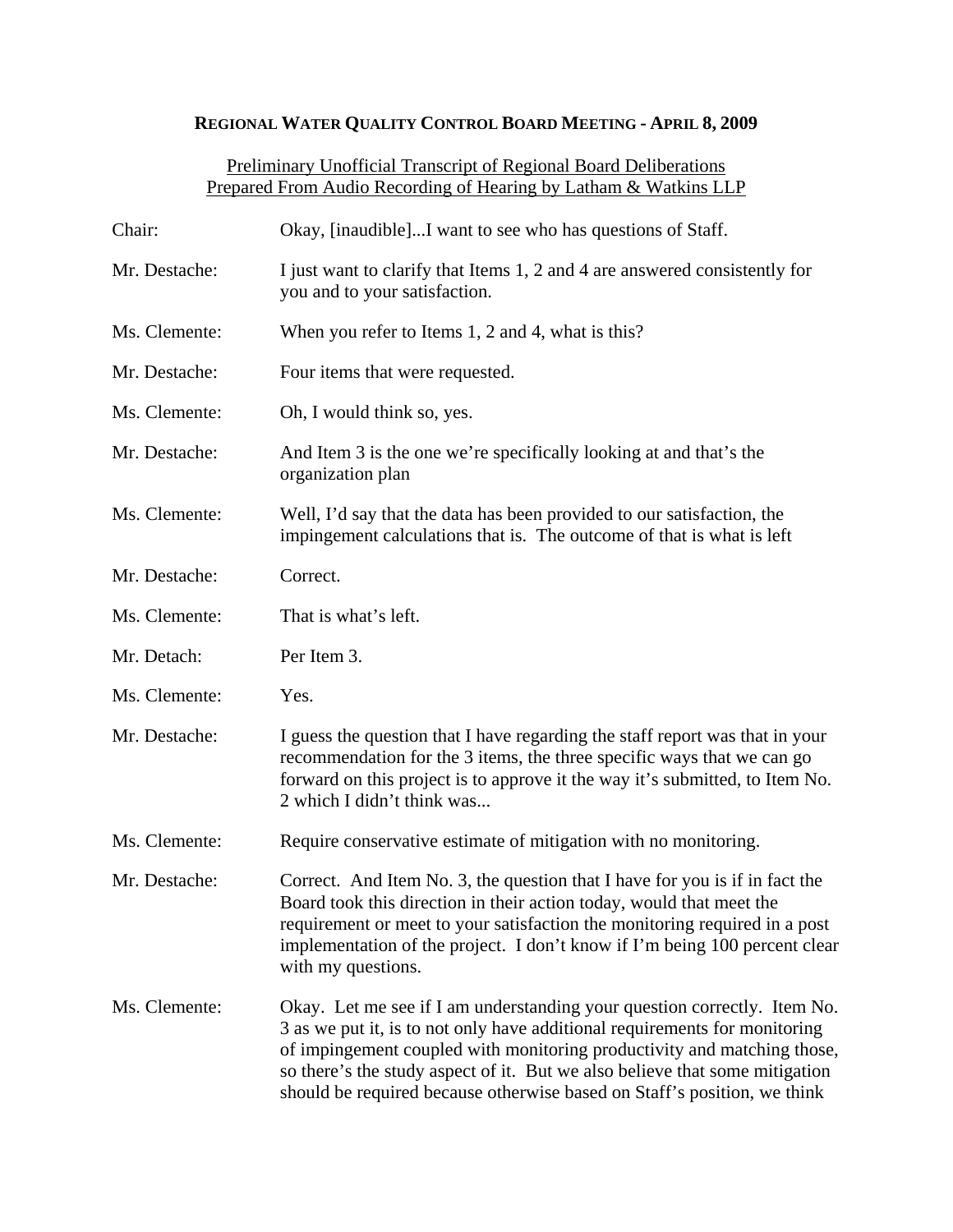it's going to be difficult later on if we find that it's not meeting those requirements.

- Mr. Destache: I didn't believe that Item 3 would allow for no mitigation.
- Ms. Clemente: Okay, right so 3 is, so number 1 is as proposed, number 2 is just mitigation and number 3 is mitigation plus monitoring. Obviously, these are not the limit of all of the options put before us.
- Mr. Destache: I understand, I understand it's per your testimony, or you're saying that these would be acceptable directions to go, there are a myriad of other ones that could in fact be. . . . Is it important to Staff to see what the long term possibilities of a mitigation is by using this project as a, on a go forward basis to look at what the mitigation of wetlands could produce because in everything that I've heard it's either we don't have enough empirical data or we're just guessing. And the reality is that the policy is [inaudible] in my opinion should be, we should get some empirical data so that we can make better decisions. And look forward to it. I think that if in fact if we move forward to approve this that we have to look at how do we continue to do mitigation analysis to get the empirical data that we need. Is that something that Staff would like to see happen?
- Ms. Clemente: Yes, and as I pointed out in our staff report and in my presentation with this, if we got that information it would help the Board when Poseidon comes here to talk about phase 2 mitigation, it would also help the Board when Poseidon comes here to talk about stand-alone operations, and also as we heard today Desal may be this one may be precedential to other Desal projects – it would help the Board in that regards.
- Mr. Destache: Okay with that being said, would the way the minimization plan was written today, we'd start out with 37 acres of wetland restoration or mitigation and would that be in your opinion a good place to start? Or should we start at 55 acres and work our way backwards from there?
- Ms. Clemente: I think Staff's position is that we start with more than 55 acres.

Mr. Destache: While...I understand that but I'm looking at the minimization plan the way it's written today allowed for 55 acres. Okay, so you answered my question.

Chair: Mr. King

Mr. King: Yeah, following up on the same point with regards to No. 3, kind of the options we have during the scope, somewhat specific, but some question conceptual has anybody sat down to draft errata? That if we wanted to go the route of option No. 3 today, errata [inaudible] tentative order so that we could go that route today.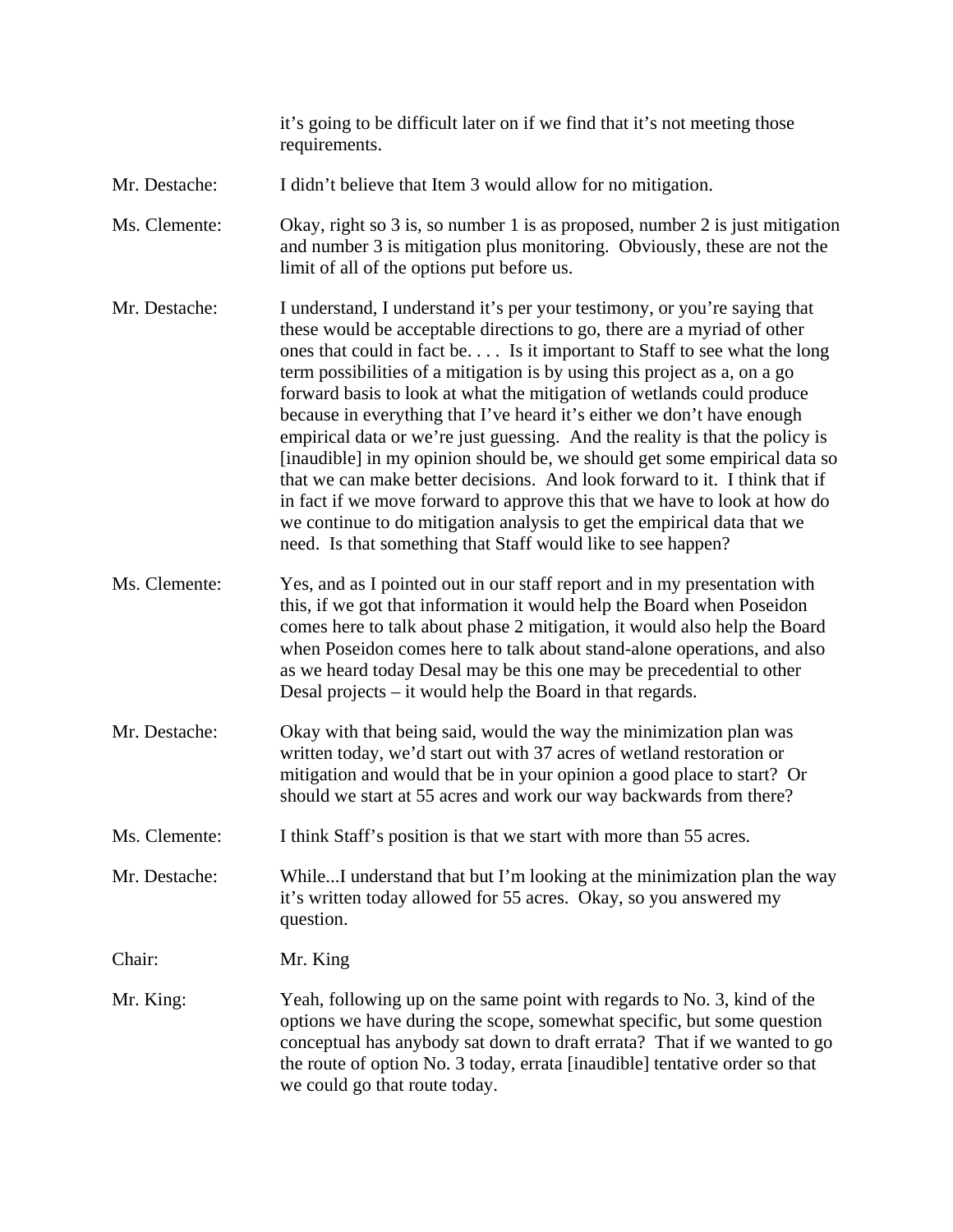| Chair:        | Mr. Wyels                                                                                                                                                                                                                                                                                                                                                                                                                                                                                                                                                                                                                                                                                                                                                                                                                                                                                                                                                                                                      |
|---------------|----------------------------------------------------------------------------------------------------------------------------------------------------------------------------------------------------------------------------------------------------------------------------------------------------------------------------------------------------------------------------------------------------------------------------------------------------------------------------------------------------------------------------------------------------------------------------------------------------------------------------------------------------------------------------------------------------------------------------------------------------------------------------------------------------------------------------------------------------------------------------------------------------------------------------------------------------------------------------------------------------------------|
| Mr. Wyels:    | Thank you. I was actually going to speak up a little bit later but it seems<br>like a good as time as any. This will probably be somewhat unpopular but<br>as Mr. Garrett mentioned earlier in his presentation, your counsel<br>Catherine and I have some recommendations for the Board in terms of<br>process here. Answer to your question Mr. King is, "No." We haven't<br>drafted a proposed order that takes into account the evidence that's come<br>in since March 9, we also haven't had an opportunity to prepare a staff<br>response to commentsto all of the comments that have come in up until<br>today.                                                                                                                                                                                                                                                                                                                                                                                         |
| Mr. Wyels:    | So I'm jumping the gun a little bit here but at the end of the day I'm going<br>to be recommending that the Board allow staff time to do those two things<br>which is to prepare a written response to the comments which is required<br>under the federal regulations and also to propose revisions to the draft<br>order. It would at least take into account the evidence and establish<br>findings and countless evidence that we've received since March 9. It<br>would be helpful to let the staff to hear the Board Members individual<br>thoughts as far as you formed them today [inaudible] assistance in drafting<br>proposed order to bring back to you. I'll just mention we haven't had any<br>request today to keep the commentary open and so because of that I would<br>suggest that the Board consider at the end of the day closing the public<br>record and just sending it back to staff and take the existing evidence,<br>make the first response to comments then revisions to riders. |
| Chair:        | If we close the hearing and if substantive changes are made, in staff<br>recommendations, we have to open it back                                                                                                                                                                                                                                                                                                                                                                                                                                                                                                                                                                                                                                                                                                                                                                                                                                                                                              |
| Mr. Wyels:    | No. What I'm recommending is that you actually not accept any new<br>evidence after today. Staff will be proposing to you wouldn't constitute<br>any new evidence so it would just be an opportunity for you to actually<br>take an action that's consistent with what the Board wants to do.                                                                                                                                                                                                                                                                                                                                                                                                                                                                                                                                                                                                                                                                                                                  |
| Chair:        | Mr. Thompson.                                                                                                                                                                                                                                                                                                                                                                                                                                                                                                                                                                                                                                                                                                                                                                                                                                                                                                                                                                                                  |
| Mr. Thompson: | That last comment about not accepting any new evidence almost tells me,<br>that number one you can't accept any accept any rebuttals to Dr. Raimondi<br>on what was presented by Poseidon concerning their analysis or it sounds<br>to me like you can't accept anything that might rebut the mitigation or<br>additional mitigation that our staff is recommending. I'm not clear on this,<br>it doesn't make a lot of sense to me. Now here's the problem. We seem<br>to be going in a cycle here about extending this decision and keeping<br>something new comes up we'll argue science until we're blue in the face<br>but if some point in time it does have to end, but it sounds like we end it<br>today for comment and then make a decision maybe at the next meeting,<br>I'll be honest with you I'm opposed to that. How do you address the                                                                                                                                                        |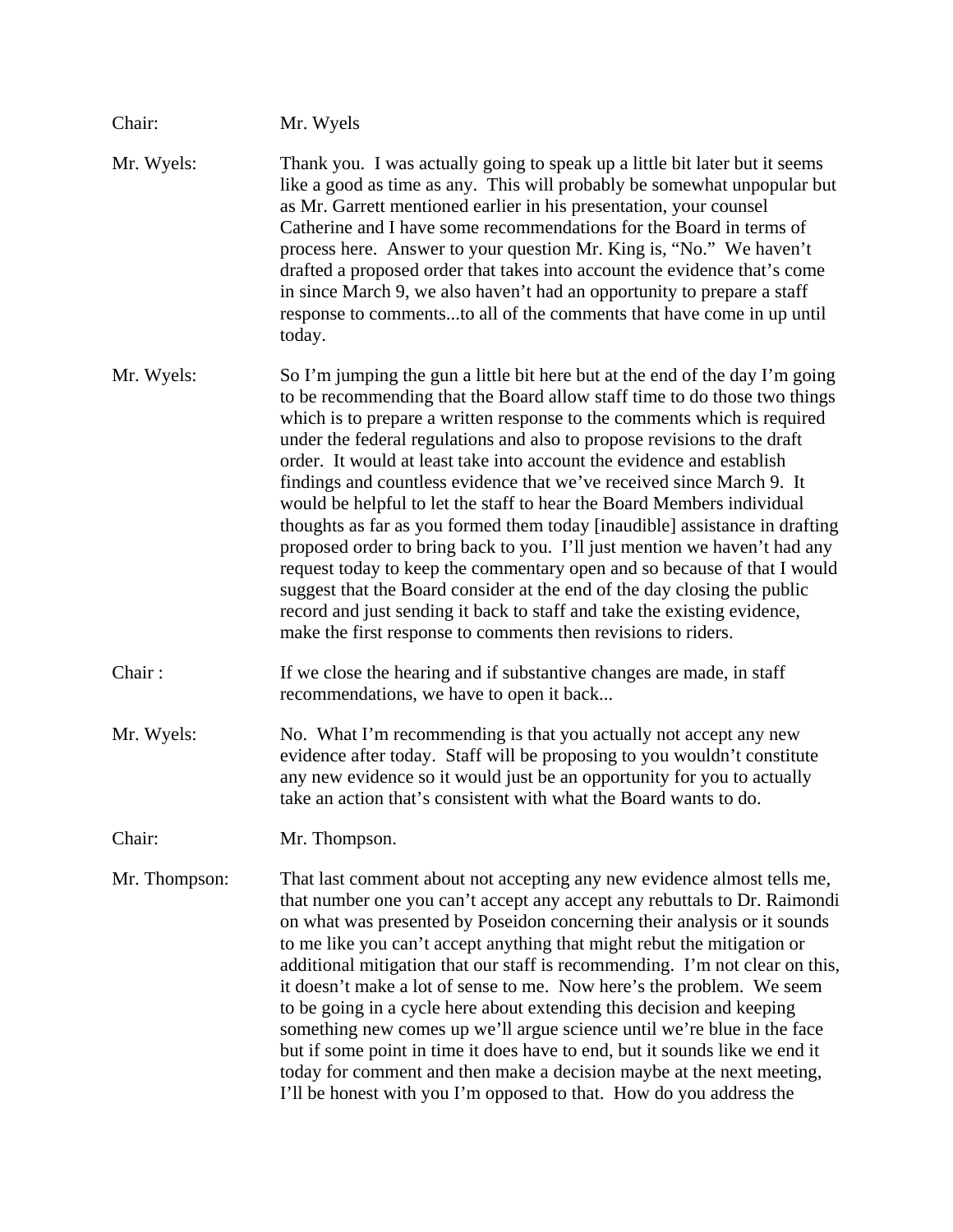|               | comments without getting additional input from not only the applicant<br>here but even the opposition. And how do we know what the real answer<br>is. I don't understand it.                                                                                                                                                                                                                                                                                                                                                                                                                                                                                                                  |
|---------------|-----------------------------------------------------------------------------------------------------------------------------------------------------------------------------------------------------------------------------------------------------------------------------------------------------------------------------------------------------------------------------------------------------------------------------------------------------------------------------------------------------------------------------------------------------------------------------------------------------------------------------------------------------------------------------------------------|
| Mr. Wyels:    | Sir, well you're right. There is a tension and certainly we're trying to<br>avoid putting the Board in a position where getting sort of a constant do-<br>loop where everybody is allowed to respond to everybody's previous<br>comments and the Board has to continue to pull out more responses to<br>each response. What I am suggesting though, are that number one just as<br>a matter of this Board taking action, we do under the federal regulations<br>that requirement act to responses and comments and a lot of the comments<br>we didn't receive until frankly today or the last couple of days so the staff<br>hasn't had the opportunity to write those responses to comments. |
|               | But I recommended earlier when I said I was going to recommend earlier<br>that the Board not allow no new evidence to come in. Certainly if the<br>Board would like to have Dr. Raimondi come back and respond to the<br>things that have been said, certainly if the board would like to have<br>anybody to have more opportunity to come back and provide more<br>information that is absolutely within the Board's purview. I'm sensing a<br>sense of fatigue in terms do-loop and I'm suggesting to you that if the<br>Court prefers to cut off the addition of new evidence you have the<br>opportunity to do that.                                                                      |
| Chair:        | Are there any questions or comments? I guess Mr. Thompson, I heard<br>your latter point. I do think that having continued this before we really<br>have zeroed in on primary issues and I think Staff and Poseidon have just<br>done a marvelous job of helping focus this Board on the issues. I don't<br>know at the last meeting if we were focused enough to make a decision. I<br>think we are getting pretty close to that. I do appreciate all of the hard<br>work of Staff and Poseidon have done in getting us to this point, so,<br>patience, patience, patience. Mr. Loveland.                                                                                                     |
| Mr. Loveland: | I would agree with counsel that it's a good time to end the hearing and end<br>the act. As I look at these alternatives and the staff report that was written,<br>I'm inclined to focus in on Option No. 3. I think it offers the opportunity<br>to move forward and this is a precedential action. I expect while there are<br>several underway throughout the state already. There will be more in San<br>Diego County as well I'm sure. We've got to try and get it right.                                                                                                                                                                                                                 |
| Mr. Loveland: | I think this gives us an opportunity to go forward and learn. At the same<br>time taking appropriate action that takes into account the best available<br>information that we have right now and develop a program for monitoring<br>of the impingement entrainment losses and the productivity of the<br>mitigation. And make those appropriate changes as circumstances change<br>when and if it becomes a stand-alone operation which everybody seems to<br>agree is headed in that direction. We've got an opportunity to do that, so I                                                                                                                                                   |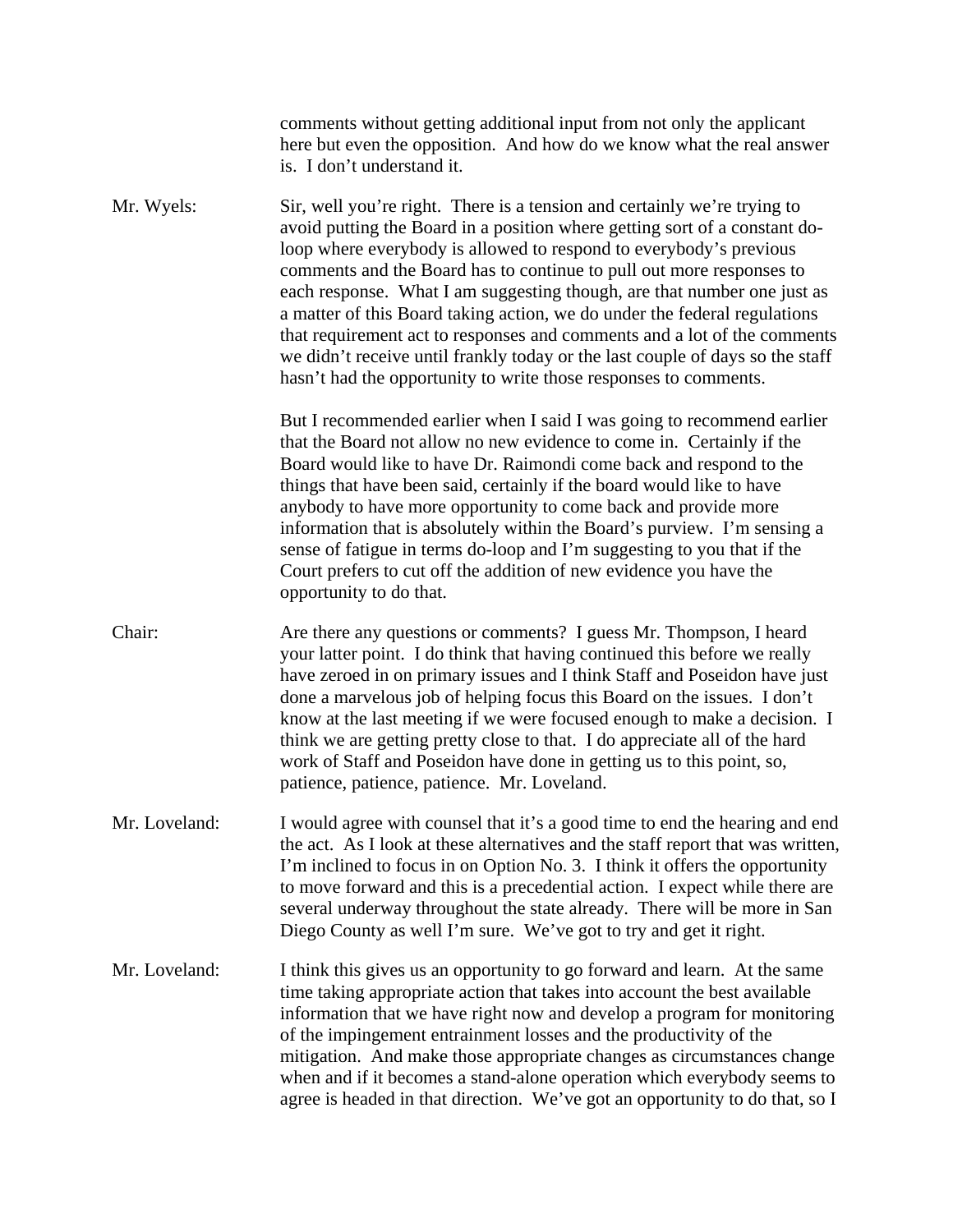| would like to see us move to close the hearing today and direct staff to<br>come back with the responses that we need and their suggestions and<br>recommendations with regard to how we will provide for those things in<br>[inaudible].                                                                                                                                                                                                                                                                                                                                                                                                                                                                                                                    |
|--------------------------------------------------------------------------------------------------------------------------------------------------------------------------------------------------------------------------------------------------------------------------------------------------------------------------------------------------------------------------------------------------------------------------------------------------------------------------------------------------------------------------------------------------------------------------------------------------------------------------------------------------------------------------------------------------------------------------------------------------------------|
| Mr. Rayfield                                                                                                                                                                                                                                                                                                                                                                                                                                                                                                                                                                                                                                                                                                                                                 |
| Thank you. I agree fully with Mr. Loveland. I think at this time to close<br>the public hearing. I think we should move forward on Option No. 3. I<br>would add just a couple of points to the points that you have already made<br>for us. On the staff we accept Option 3. I think the staff should come<br>back to us with some specific measures. The thing I like about Option 3 is<br>that it is performance based or performance standard based. But I think<br>we ought to know what those standards might be and how they might be<br>applied.                                                                                                                                                                                                      |
| One other point, I think the item raised by Mr. Gonzales, the trigger, when<br>do you move from co-operation to stand-alone operation might also be<br>addressed at that point. I don't think it's when the power plant takes zero<br>flow but I'm not sure that the way Mr. Gonzalez suggested it when desal<br>plant takes more than 50 percent of the flow for three months is also the<br>appropriate time, but I do think we need to be definitive on what triggers<br>the stand-alone operation for the desal plant hence coming back to this<br>Board. And I'm wondering if staff thinks they might be able to suggest<br>something within the framework of Option 3 to define that point.                                                            |
| Is that a question to staff. We need a response. Ms. Clemente? Mr.<br>Rayfield I think was asking a question of staff.                                                                                                                                                                                                                                                                                                                                                                                                                                                                                                                                                                                                                                       |
| Yeah, I just heard.                                                                                                                                                                                                                                                                                                                                                                                                                                                                                                                                                                                                                                                                                                                                          |
| Okay. All right. And while you're talking about that, staff is moving<br>towards some variation of fine tuning of Option 3. They are going to<br>make some suggestions. Is that appropriate Mr. Wyels?                                                                                                                                                                                                                                                                                                                                                                                                                                                                                                                                                       |
| Yeah. Let me see if I can address a couple of things here. Number one is<br>Option Number 3. I think the first time most of us heard about this was<br>this morning when staff was presenting it orally. I do think that looking at<br>the language that the discussion debate has been about impingement much<br>more so than entrainment, the second line for first [inaudible]<br>impingement and entrainment. So it might be a good idea to get a sense<br>from the Board whether you're satisfied with the currently proposed<br>mitigation plan for entrainment and really what the issue here is to<br>focusing on, you want the staff to focus on is impingement, number one.<br>Number 2, just a process issue, I am not suggesting to the Board to |
|                                                                                                                                                                                                                                                                                                                                                                                                                                                                                                                                                                                                                                                                                                                                                              |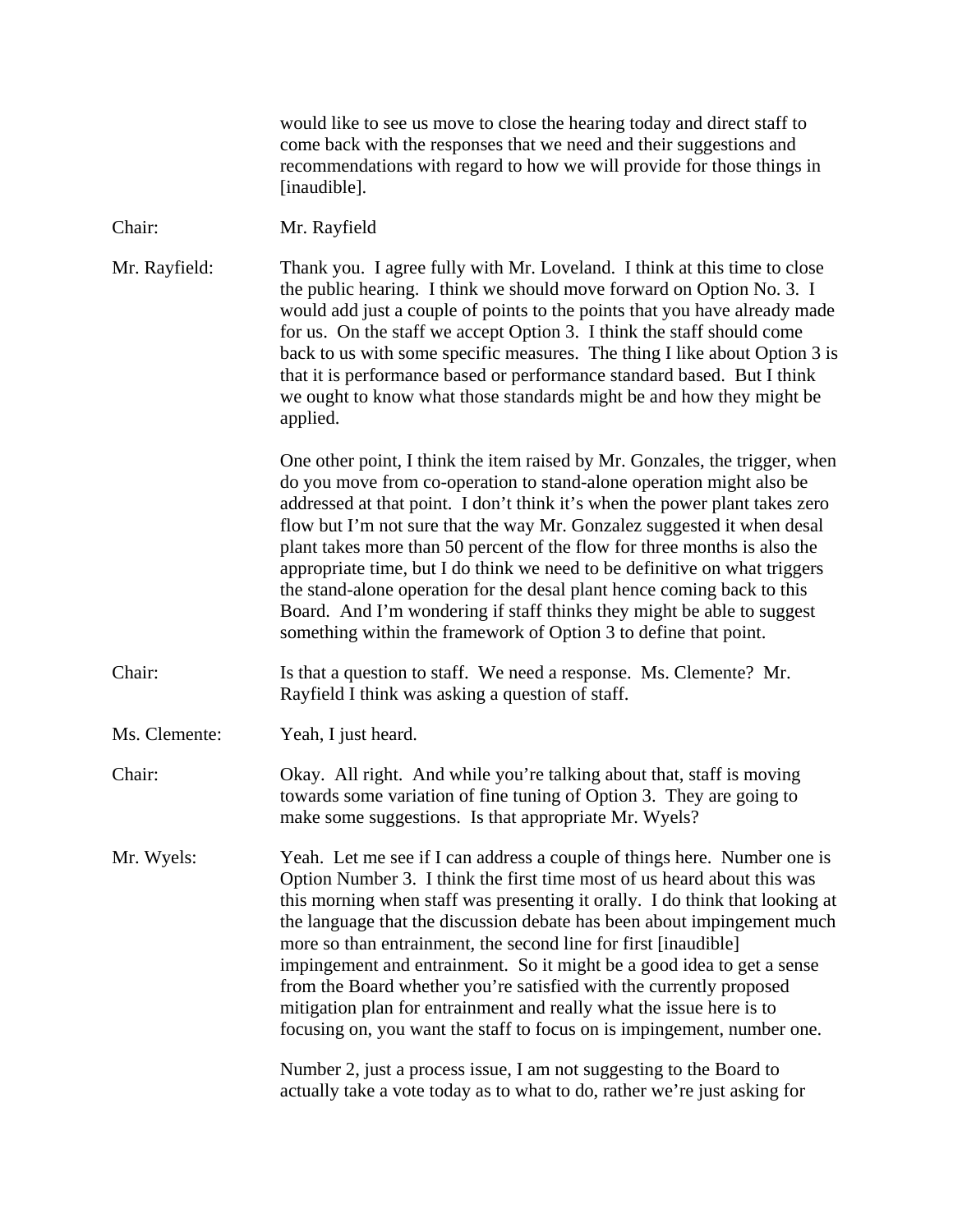|               | some direction from the Board Members so the staff can go back and<br>redraft as narrowly as possible those changes that would be appropriate to<br>the order and to the findings that were proposed to the Board.                                                                                                                                                                                                                                                                               |
|---------------|--------------------------------------------------------------------------------------------------------------------------------------------------------------------------------------------------------------------------------------------------------------------------------------------------------------------------------------------------------------------------------------------------------------------------------------------------------------------------------------------------|
|               | And lastly in response to Mr. Rayfield's question, if I understood it<br>correctly, please correct me if I'm wrong, the question was whether the<br>trigger point for determining essentially that Poseidon needs to come back<br>with a new minimization plan is properly set at complete cessation of<br>operations by Encina Power Station. And your question was whether that<br>can somehow be incorporated into Option Number 3?                                                           |
| Mr. Rayfield: | Well, I don't think that was exactly what I was trying to say. What I was<br>trying to say is I think we need to determine what that trigger point is.<br>And, in a way, I think it needs to be included in Option 3 because that<br>defines the length of time that that the minimization plant would be in<br>effect. It is only in effect, as I understand, where we are kind of leaning<br>now, during the period of time that the power plant and the desal plant are<br>operating jointly. |
| Mr. Wyels:    | That is correct. That issue really isn't on the table. I think that's for in-<br>house.                                                                                                                                                                                                                                                                                                                                                                                                          |
| Mr. Rayfield: | No, but that does define then how long this tentative order would be in<br>effect.                                                                                                                                                                                                                                                                                                                                                                                                               |
| Mr. Wyels:    | Correct.                                                                                                                                                                                                                                                                                                                                                                                                                                                                                         |
| Mr. Rayfield: | So that's why I was coupling that point.                                                                                                                                                                                                                                                                                                                                                                                                                                                         |
| Chair         | Ms. Clemente, I just want to be clear that No. 3 also includes the 50 some<br>acres mitigation, you did say the adopted tentative order, I assume you<br>closed the 55 acres?                                                                                                                                                                                                                                                                                                                    |
| Ms. Clemente: | I just want to make a point of clarification. I'm not sure where this<br>language came from. But that's not the same thing that I said in<br>testimony, so if I could have a minute.                                                                                                                                                                                                                                                                                                             |
| Chair:        | You mean what was distributed was not?                                                                                                                                                                                                                                                                                                                                                                                                                                                           |
| Female:       | What's on the screen is not what Ms. Clemente stated in her presentation<br>and that I distributed to you is not exactly the same, so why don't we take<br>a moment to have a few additional copies and we can have some more<br>made and put on the screen so that everyone can comment on the same<br>language.                                                                                                                                                                                |
| Chair:        | All right. Let's take a very brief break $-$ a five minute break.                                                                                                                                                                                                                                                                                                                                                                                                                                |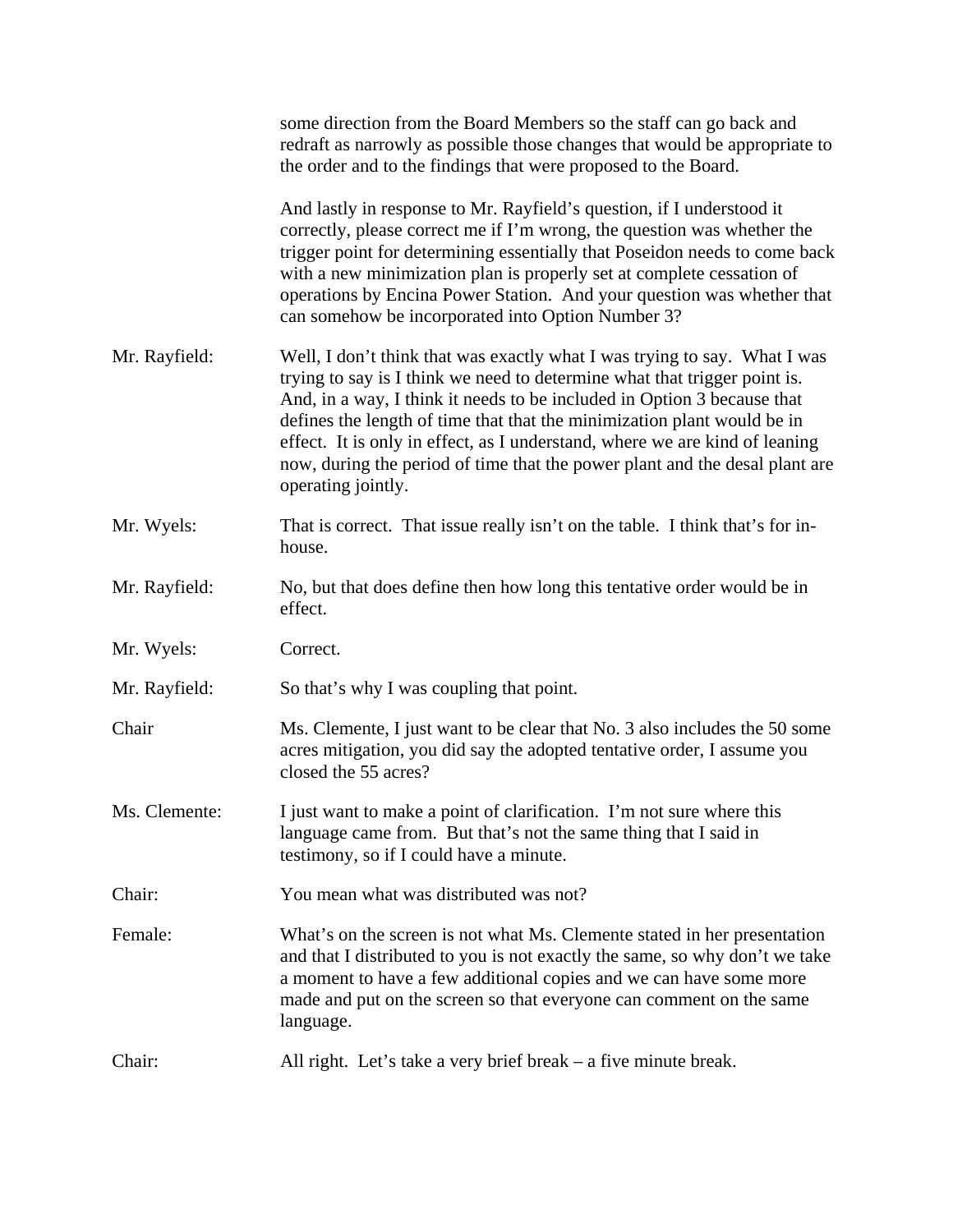## **\*\*\*\*\*\*\*\*\*\*\*\*\*\*\*\*\*\*\*\*\*\*\*\*\*\***

Chair: OK. Board members. I assume you have some questions to staff regarding the . . . particularly number three (3) and then, also Mr. Wyels and Ms. Hagan, I assume you have some guidance for us. Why don't you talk first and then we'll hear from Mr. Thompson and get his question next up.

Mr. Wyels: Thank you. I . . . yeah, I think there is, unfortunately, a fair amount of confusion here. And just . . . what I think we're struggling with and what staff's struggling on behalf of the Board's struggling with is, "what kind of direction might be appropriate to give to the staff if the Board's not going to act today so the staff can be prepared to bring the facts to the Board for the Board's consideration.

> What's up on the screen right now is three (3) different options that the staff put together. I don't know that . . . you'll have to ask them about whether they actually recommend any of them in particular. One thing that I think we were talking about just before the break was the idea of having the existing MLMP requirement of 55.4 acres and then, on top of that, the idea that one of two things was she heard from both Poseidon and Coastkeeper earlier today. One option would be to have an additional, essentially, a new requirement in the Board's Permit FB. That there be monitoring of the mitigation area to determine whether it's producing 1,715 kg/year of biomass, excluding those three (3) particular species. And, if it's not, then Poseidon would be obligated to do whatever it needs to do under the Board's authority to simply enforce that as a performance standard.

> The other option was . . . that was discussed was rather than fixing a performance standard at 1,715 kg/yr rather . . . but monitoring of the impingement and as that monitoring actually gives us . . . the Board empirical data as to what the biomass does actually impinge. Then the monitoring would be adjusted . . . excuse me, the mitigation would be adjusted to account for impingement losses. So, those are two (2) things the Board might be thinking about before members might want to give staff their own individual clauses which, at this point, on . . . going back to Mr. Rayfield's point about the trigger for the, essentially, for the life of this minimization plan, and whether it's appropriate to use complete cessation of the Encina Power Station. I don't know have if we have a great answer. I think, maybe, the idea was for staff to go back and think some more about whether there was some intermediate trigger that would be appropriate to use . . . something that would happen prior to Encina shutting down entirely. You know . . . if the other Board members want to give us their thoughts on whether it is a worthwhile exercise for staff to go through, they certainly can do that.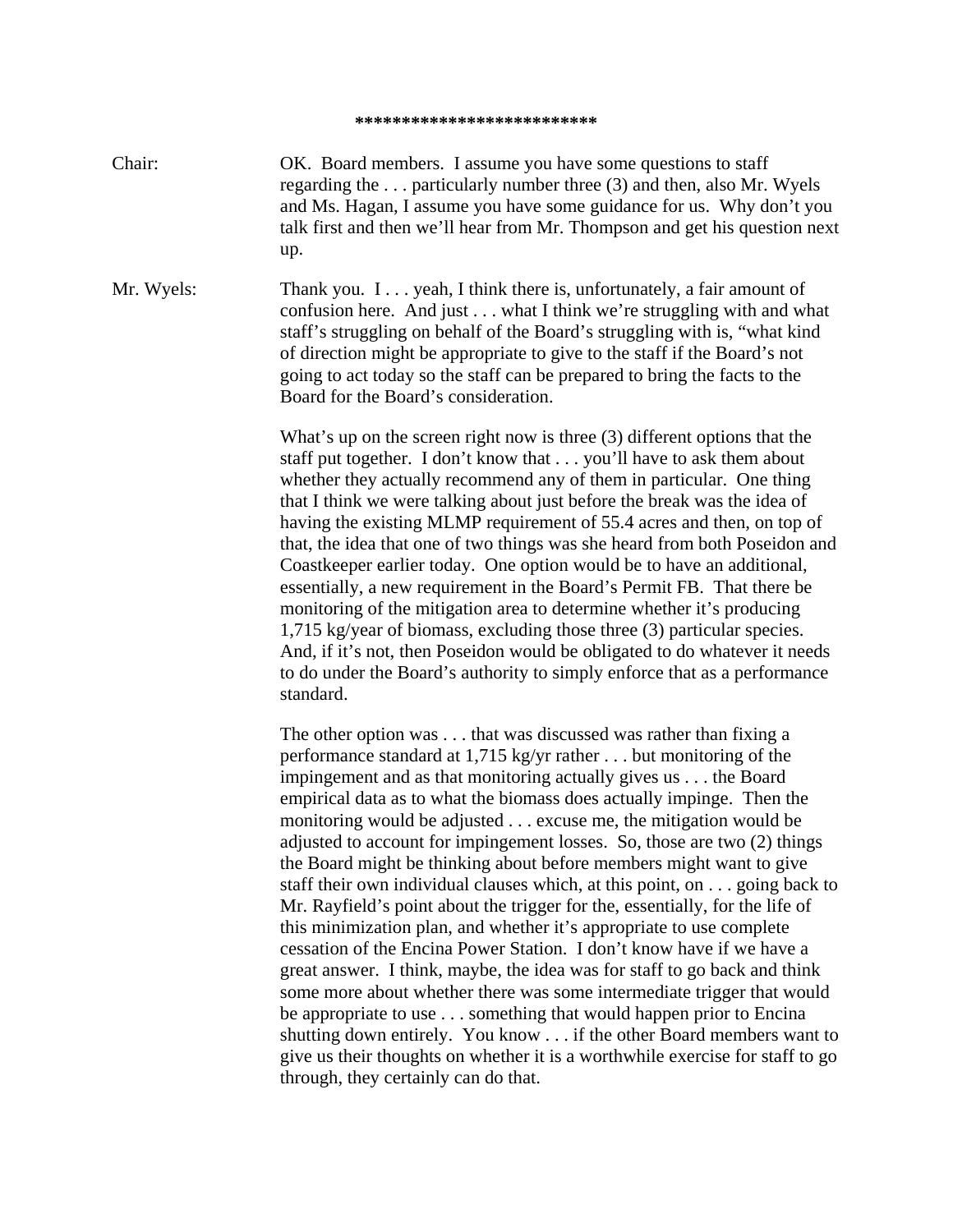|               | Now, I have no idea if I've answered any of your questions.                                                                                                                                                                                                                                                                                                                                                                                                                                              |
|---------------|----------------------------------------------------------------------------------------------------------------------------------------------------------------------------------------------------------------------------------------------------------------------------------------------------------------------------------------------------------------------------------------------------------------------------------------------------------------------------------------------------------|
| Chair:        | Mr. Thompson? No. I thank you. You've offered some good guidance.<br>So, it just needs some more clarification. We need to offer some more<br>guidance, I guess, to staff.                                                                                                                                                                                                                                                                                                                               |
| Mr. Thompson: | Yeah. Just a couple of questions because it's still not clear what number<br>three (3) really says. Because I wrote a note this morning Ms. Clemente<br>presented earlier that Alternative #3, which is that one up there, required a<br>periodic monitoring as indicated. In addition to 11 to 18 additional acres<br>above the 55 acres that's currently in the plan. That's what she said. Is<br>that what that means?                                                                                |
| Chair:        | Ms. Clemente?                                                                                                                                                                                                                                                                                                                                                                                                                                                                                            |
| Ms. Clemente: | That was what I had intended by our recommendation and that's reflected<br>in this the last sentence that says, this could result in a decrease of<br>mitigation acreage required by decreasing the confidence limit.                                                                                                                                                                                                                                                                                    |
| Chair:        | OK. So, what Alternative #3 really means, because it doesn't specifically<br>say that, is that there would be additional monitoring required in addition<br>to ensuring we meet the 1,715 requirement. And, on top of the 55 acres<br>that's currently in the plan, we would have to give provide require<br>them to provide an additional 11 to 18 acres, but it doesn't say that. But<br>that is what that means?                                                                                      |
| Ms. Clemente: | That is correct. And the rationale behind this I tried to explain it<br>earlier $\dots$ is that basically $\dots$                                                                                                                                                                                                                                                                                                                                                                                        |
| Mr. Thompson: | I understand the rationale.                                                                                                                                                                                                                                                                                                                                                                                                                                                                              |
| Ms. Clemente: | OK.                                                                                                                                                                                                                                                                                                                                                                                                                                                                                                      |
| Mr. Thompson: | I just want to make sure that's what it says because I don't think that's<br>what the Board thought when they read that. So, I wanted to be clear on<br>that.                                                                                                                                                                                                                                                                                                                                            |
|               | Now, my second question is: Is there there's reference to the fact that<br>all this monitoring that we're asking for, Poseidon had indicated that it's<br>already in the MLMP limit. I've read it again but I can't find it but<br>we're saying it's not, they're saying it is. Can somebody explain to me<br>exactly what monitoring already is in the plan that they're required to do<br>and why that won't provide us the information we need to give this<br>monitoring that we're asking for here? |
| Ms. Clemente: | The MLMP has performance measures that are largely based on wetland<br>vegetation, habitat, that sort of thing. Again, indirect measures. And what<br>they attempt their success criteria is to match it within 95% to                                                                                                                                                                                                                                                                                   |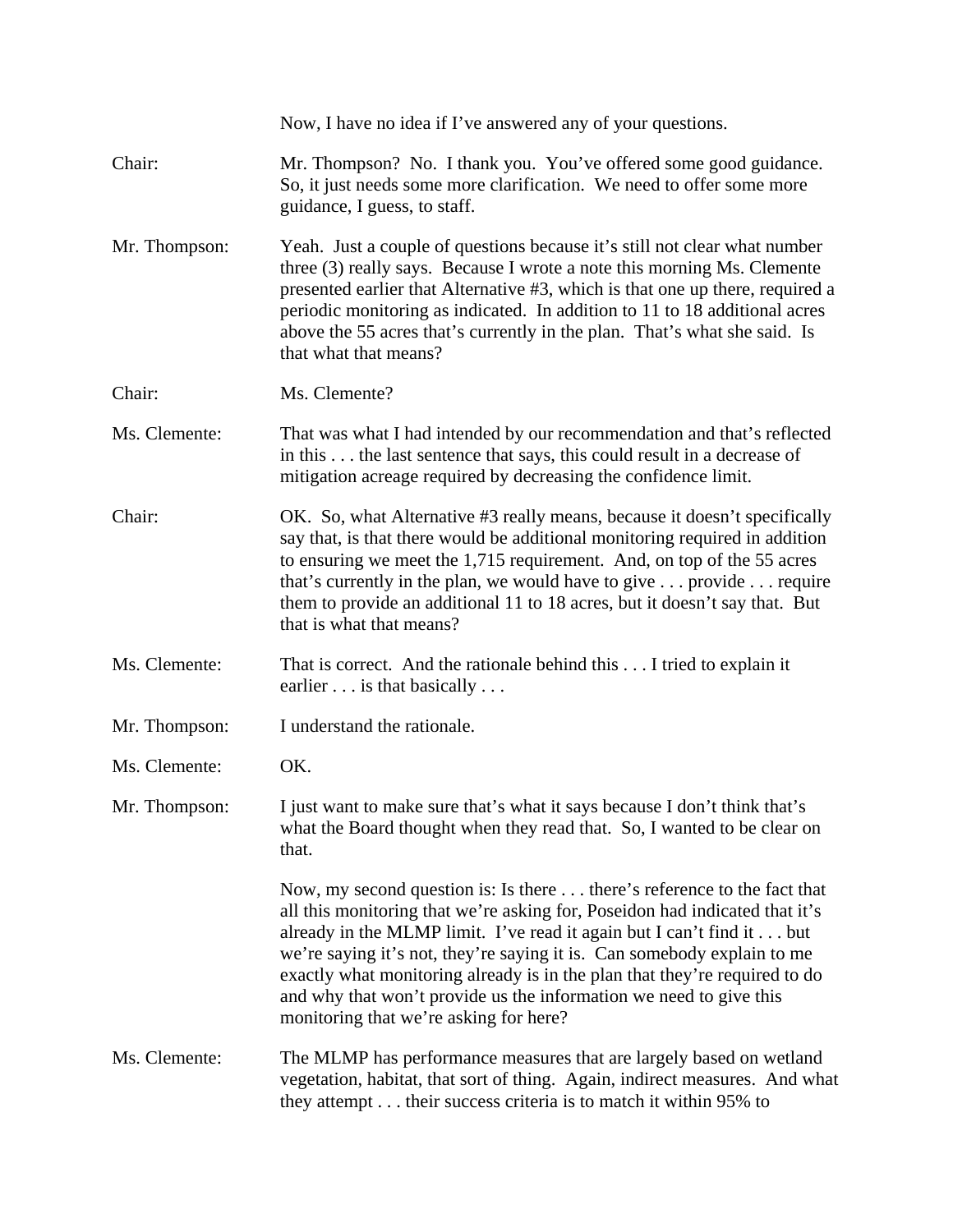|               | reference wetlands, not to the impacts that they do. And that's great<br>success criteria for, again, fill mitigation; but I don't think that's<br>appropriate here.                                                                                                                                                                                                                                                                                                                                                                                                                                                                                                                                                                                                                                                                                        |
|---------------|-------------------------------------------------------------------------------------------------------------------------------------------------------------------------------------------------------------------------------------------------------------------------------------------------------------------------------------------------------------------------------------------------------------------------------------------------------------------------------------------------------------------------------------------------------------------------------------------------------------------------------------------------------------------------------------------------------------------------------------------------------------------------------------------------------------------------------------------------------------|
| Mr. Thompson: | So, up until this whole point in time We just We just Was that<br>a change they made in the document from when it was submitted back in<br>March of '08 as far as what they were proposing concerning how they<br>were going to monitor the wetlands and everything else? Or is that a<br>change they wrote into the document just within the last couple of weeks?                                                                                                                                                                                                                                                                                                                                                                                                                                                                                         |
| Ms. Clemente: | That was a document that was submitted in November.                                                                                                                                                                                                                                                                                                                                                                                                                                                                                                                                                                                                                                                                                                                                                                                                         |
| Mr. Thompson: | But we're just now addressing that?                                                                                                                                                                                                                                                                                                                                                                                                                                                                                                                                                                                                                                                                                                                                                                                                                         |
| Ms. Clemente: | Yes.                                                                                                                                                                                                                                                                                                                                                                                                                                                                                                                                                                                                                                                                                                                                                                                                                                                        |
| Mr. Thompson: | Why are we waiting 'til now just to address that? Why didn't we hear<br>about that back in February that that was a concern?                                                                                                                                                                                                                                                                                                                                                                                                                                                                                                                                                                                                                                                                                                                                |
| Ms. Clemente: | I don't think that we had concerns that that was a bad measure. I think we<br>believed that that's a measure, a bad measure, for impingement impacts.                                                                                                                                                                                                                                                                                                                                                                                                                                                                                                                                                                                                                                                                                                       |
| Mr. Thompson: | Well, but we didn't say that, in fact. OK. Thank you.                                                                                                                                                                                                                                                                                                                                                                                                                                                                                                                                                                                                                                                                                                                                                                                                       |
| Chair:        | OK. Board members, guidance, direction to staff. Mr. Wyels?                                                                                                                                                                                                                                                                                                                                                                                                                                                                                                                                                                                                                                                                                                                                                                                                 |
| Mr. Wyels:    | Maybe I can help respond to Mr. Thompson. The issue about double-<br>counting the allot [inaudible], Poseidon did have a change which we<br>received March 27th of this year in which they were proposing to use this<br>1,715 kilograms as a performance measure, performance standard for<br>mitigation, not the monitoring, but for mitigation, for impingement<br>impacts, That is new. And that is what we've, essentially, been talking<br>about. Whether that is or that would meet the mitigation requirement is<br>already a component of the minimization plan or not. If the Board thinks<br>that something along this line is appropriate to include, we'll take that as<br>direction and actually put that into the revised permit which we'll bring<br>back to the Board. It's currently not in there. Does that help answer the<br>question? |
| Mr. Wyels:    | It really The question really is not about the monitoring so much as the<br>discussion today was more about the mitigation of                                                                                                                                                                                                                                                                                                                                                                                                                                                                                                                                                                                                                                                                                                                               |
| Mr. Thompson: | Well, that alternative is more as much on monitoring in addition to<br>mitigation as it is on what's been said. I understand that point. But, in<br>reality, we have a situation here where now we have an alternative that<br>says, they're going to provide 11 to 18 additional acres over and above the<br>55 plus this additional monitoring that seems to be a big issue now. And<br>I'm just trying to understand why it wasn't an issue before because if, in                                                                                                                                                                                                                                                                                                                                                                                        |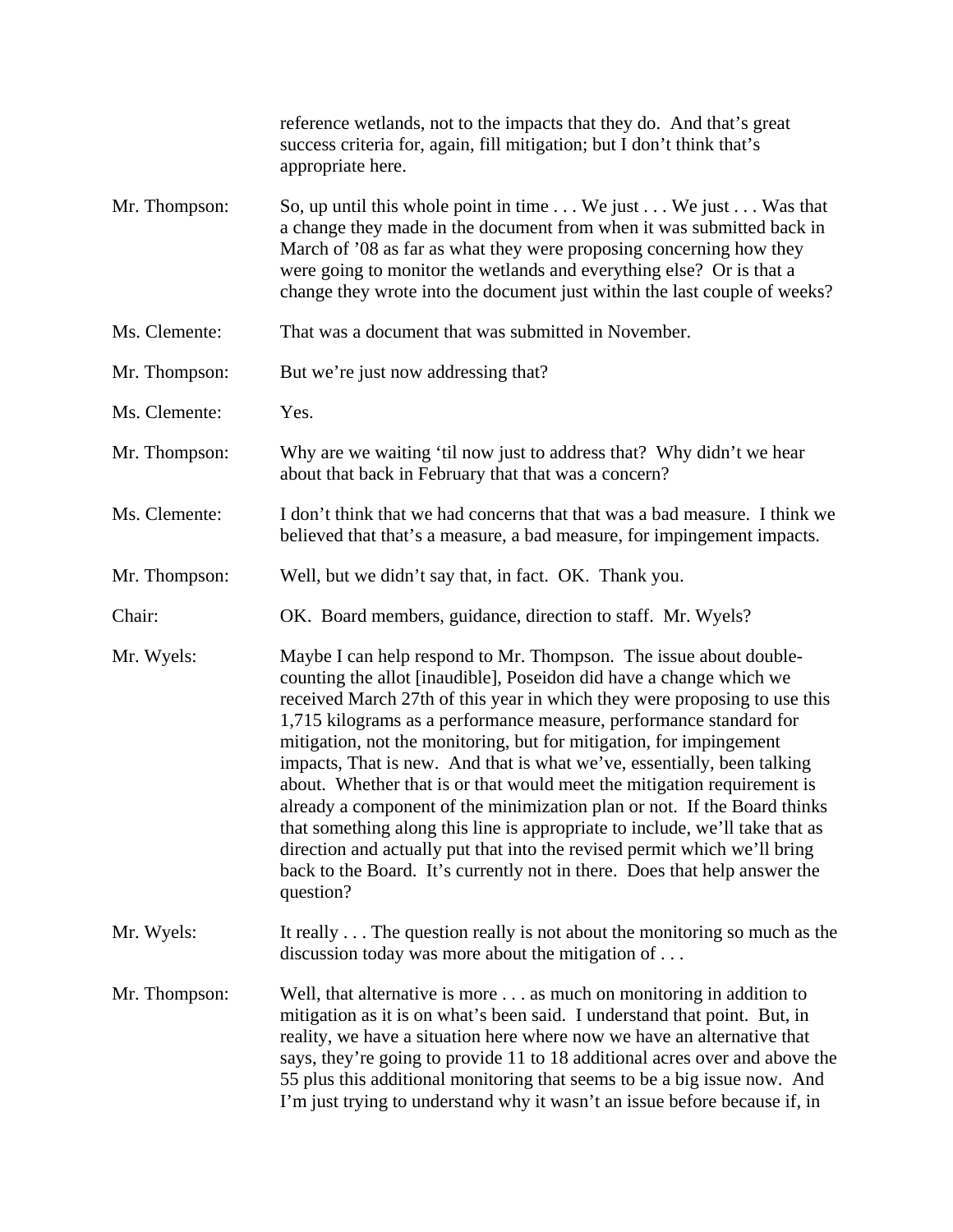|               | fact, monitoring was an issue for impingement, you know, that should've<br>been brought up a long time ago if it wasn't identified correctly in there to<br>begin with. And now, it seems like, all of a sudden, it's a huge issue.<br>And, I guess, I'm having trouble with that; but I'll leave that alone for<br>now. I mean I want to hear what the rest of the Board says; but I'm glad<br>the clarification comes out that Alternative #3 really means that we would<br>require them to provide 11 to 18 acres of mitigation on top of what they've<br>already proposed in the order, including all this monitoring and everything<br>else, if we accept that. And I honestly don't think that my colleagues on<br>the Board thought that I'll let them decide for themselves. But                                                                                              |
|---------------|---------------------------------------------------------------------------------------------------------------------------------------------------------------------------------------------------------------------------------------------------------------------------------------------------------------------------------------------------------------------------------------------------------------------------------------------------------------------------------------------------------------------------------------------------------------------------------------------------------------------------------------------------------------------------------------------------------------------------------------------------------------------------------------------------------------------------------------------------------------------------------------|
| Mr. Wyels:    | No. I'm sorry. In fact $\dots$ I just $\dots$ I think it's confusing and probably<br>very unhelpful to refer to anything as Option #3. You've heard Poseidon<br>say earlier that they can live with Option #3; they could and probably<br>meant something different that what's on the Board, as well. So, in terms<br>of the Board members giving some directions to staff, it might be helpful<br>if you actually spelled out what you had in mind rather than characterizing<br>it as some particular option.                                                                                                                                                                                                                                                                                                                                                                      |
| Chair:        | Mr. Rayfield? Why don't you clarify.                                                                                                                                                                                                                                                                                                                                                                                                                                                                                                                                                                                                                                                                                                                                                                                                                                                  |
| Mr. Rayfield: | OK. Well, I too thought Option #3 meant that roughly 55 acres in<br>mitigation. And if we were to go with that Option #3, that's where I<br>would start. And that's why I think we want the additional monitors to<br>say, "is that or is that not adequate and should it be adjusted upward or<br>possibly downward?" It seems to me it can go in either direction and<br>that's the way I would interpret it; but and when I asked earlier for<br>specific performance measures, I was really thinking about performance<br>measures geared to impingement and whether or not we're properly<br>mitigating for that. So, it wasn't the wetland measures, it was<br>measurements regarding impingement. And So that's the way I<br>interpreted that and that's the way I feel we ought to direct the staff.<br>Starting at 55 acres and focusing clearly on performance measures for |
|               | the effects or impact of impingement                                                                                                                                                                                                                                                                                                                                                                                                                                                                                                                                                                                                                                                                                                                                                                                                                                                  |
| Chair:        | I agree with that. I have some confusion about this notion of acreage<br>being decreased or increased. It seems to me that once you have the<br>acreage set aside, you're not going to decrease only increase.                                                                                                                                                                                                                                                                                                                                                                                                                                                                                                                                                                                                                                                                        |
| Mr. Rayfield: | Probably true. But I think one of the important issues in all of this is: we<br>are, in a way, setting a precedent, here, and we have competing views of<br>experts and this is an ideal data collection opportunity to figure out what<br>really needs to be done in the future. And I happen to think that there's a<br>great deal of benefit in that. To the entire state.                                                                                                                                                                                                                                                                                                                                                                                                                                                                                                         |
| Chair:        | Mr. Robertus? Will you clarify or help                                                                                                                                                                                                                                                                                                                                                                                                                                                                                                                                                                                                                                                                                                                                                                                                                                                |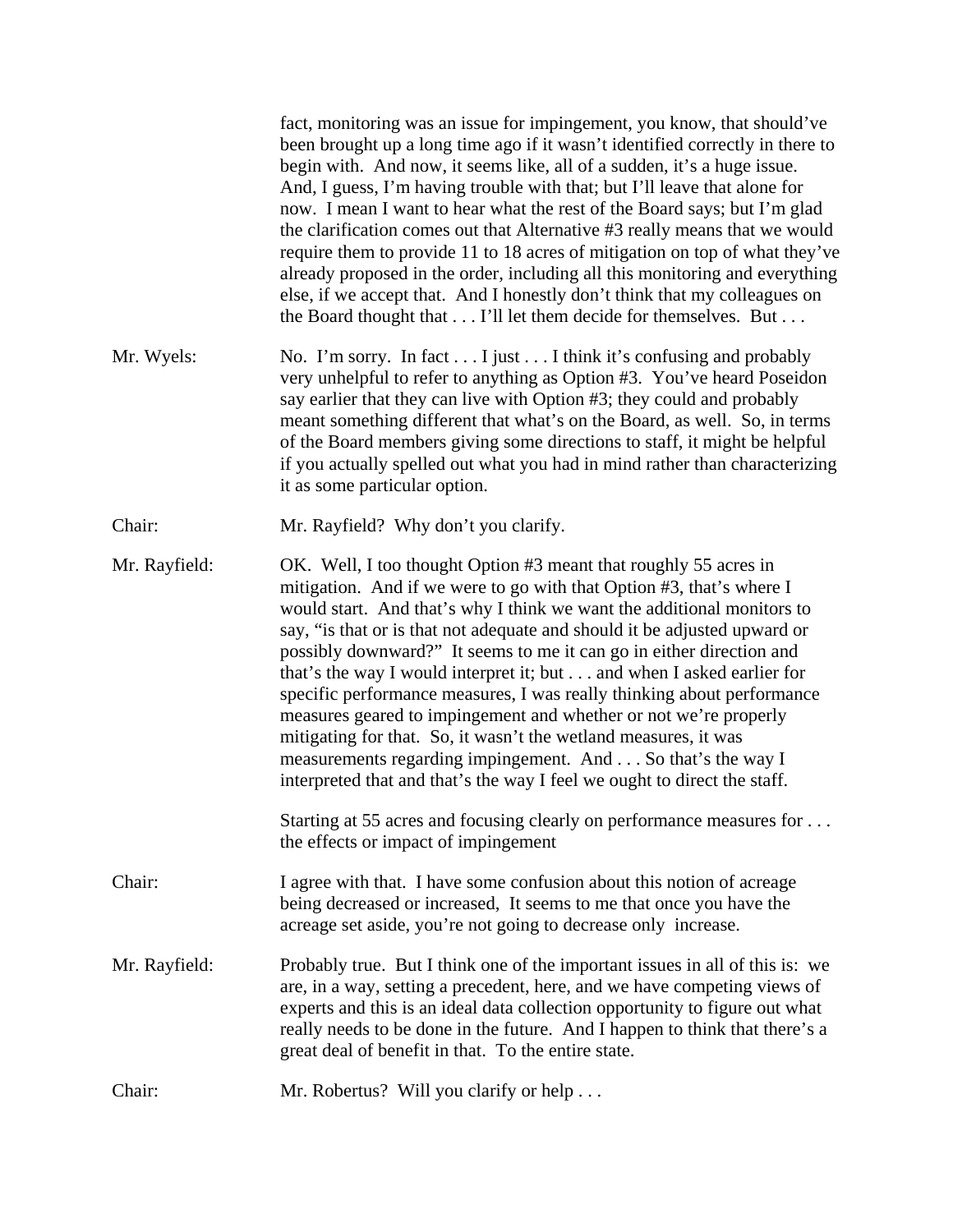| Mr. Robertus: | I'll attempt to clarify something and then question which you had. The<br>Option #3, as I understood Chiara Clemente's comment is that we'll start<br>with the 55.4 acres. A consideration would be to add 11 to 18 acres to<br>include the impingement impact. But, probably, reduce the confidence<br>level to 80% it would essentially reduce the impact back down to 55.4. Is<br>that correct?                                                    |
|---------------|-------------------------------------------------------------------------------------------------------------------------------------------------------------------------------------------------------------------------------------------------------------------------------------------------------------------------------------------------------------------------------------------------------------------------------------------------------|
| Voice:        | No.                                                                                                                                                                                                                                                                                                                                                                                                                                                   |
| Mr. Robertus: | That is not correct. Would you clarify what you meant by reducing the<br>confidence level to 80% and what that how that reference in your last<br>sentence could result in the increase of mitigation. Does the 80% mean<br>adding the 11 to 18 acres and that would give you the 80%?                                                                                                                                                                |
| Mr. Robertus: | That is correct?                                                                                                                                                                                                                                                                                                                                                                                                                                      |
| Mr. Robertus: | Then there's another $\dots$ A question I have is: Does the monitoring that is<br>contemplated as additional monitoring in Option #3 include continued<br>monitoring to measure the actual impingement values in the increase?                                                                                                                                                                                                                        |
| Ms. Clemente: | Yes. And I would like for it not just to be numbers; but, . Yes, the<br>monitoring would be to measure the impingement values and the intake as<br>well as the mitigation not the impingement and mitigation productivity<br>of the mitigation. But, I also want to make sure that it be not just in terms<br>of kilograms but in terms of species and numbers.                                                                                       |
| Chair:        | I will clarify with board members what was just said monitoring would<br>include monitoring not just in mitigation production in the wetlands, in the<br>wetlands acreage, but also continuing to monitor to build on the database<br>we are working with now to determine what the acreage should be.                                                                                                                                                |
| Chair:        | That's my understanding of it Yeah                                                                                                                                                                                                                                                                                                                                                                                                                    |
| Mr. Rayfield: | That's  that's mine, too. And I have  I find myself in agreement<br>with Dr. Jenkins. I don't think the confidence level is very meaningful in<br>this context at all. We just don't know enough. So, I wouldn't<br>personally, I'm not persuaded by 50% or 85% or 95% confidence level. I<br>think we have to mitigate for whatever the effects of the impingement are.<br>And that's why I think its so important to have the performance measures. |
| Chair:        | Mr. Loveland. And then Mr. Destache. Let's see if we can bring this to<br>some closure.                                                                                                                                                                                                                                                                                                                                                               |
| Mr. Loveland: | I think Mr. Rayfield. It's the safest thing is how I feel about what the<br>direction should be. One point of clarification, you talked about, maybe,<br>the decrease is moot because you wouldn't see a decrease. I actually don't<br>think that it is moot because if we're going to do this based on actuals, do<br>the monitoring and make decisions based on what actually happens, if we                                                        |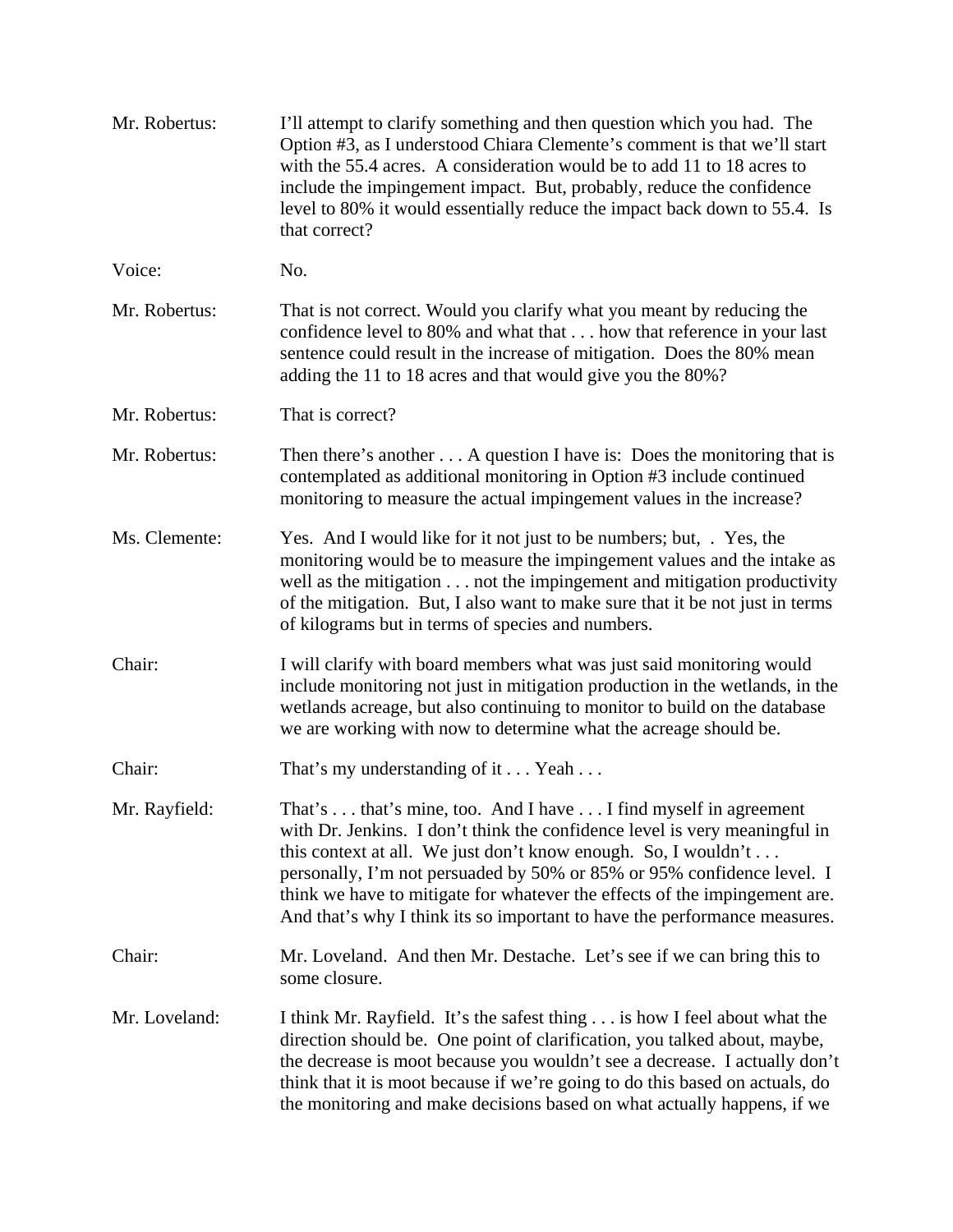|               | find out that it is more productive. I'm not holding out a great deal of<br>hope for that, but should it be, then I think there should be a move to<br>release some of that for remedial mitigation perhaps. What if in 20 years<br>from now or 50 years from now the plant wants to increase the [inaudible],<br>then some of that could be remedial mitigation. So, I don't think<br>decreasing is moot and although it's unlikely, I'm not going to |
|---------------|--------------------------------------------------------------------------------------------------------------------------------------------------------------------------------------------------------------------------------------------------------------------------------------------------------------------------------------------------------------------------------------------------------------------------------------------------------|
|               | The other thing is $\dots$ the comment just now about not being just<br>kilograms but, rather, species: I'm a little bit skeptical of that because<br>how many species are there? And what's the ratio? And how would you<br>propose to you can set if there's 20 species, you can set a<br>requirement for each one and if one fails, does it fail the whole thing? I'm<br>not convinced that that's the best approach.                               |
| Chair:        | Ms. Clemente? Did you want to respond to that? No? If you have a<br>response to                                                                                                                                                                                                                                                                                                                                                                        |
| Ms. Clemente: | Sorry.                                                                                                                                                                                                                                                                                                                                                                                                                                                 |
| Chair:        | Mr. Loveland's comment about  it had to do with the variety of<br>species, monitoring for species and varieties                                                                                                                                                                                                                                                                                                                                        |
| Ms. Clemente: | With regards to that last comment; there's a hundred (100) different<br>species from day to day. We just want them to monitor it, not we're<br>not asking them to match every species in terms of mitigation. But, we're<br>asking them to collect the data in terms of numbers, species, age, etc., so<br>we can make an educated comparison of the two. Otherwise, we've just<br>got a bucket of fish.                                               |
| Mr. Loveland: | I would agree. Do you have some sense of what the criteria for making an<br>evaluation would be?                                                                                                                                                                                                                                                                                                                                                       |
| Ms. Clemente: | Actually, that's what the Scientific Advisory Panel is for. That is part of<br>the marine life MLMP is their panel of experts that can provide much<br>more of an educated opinion than I would.                                                                                                                                                                                                                                                       |
| Chair:        | Mr. Destache?                                                                                                                                                                                                                                                                                                                                                                                                                                          |
| Mr. Destache: | I'll defer to Mr. Loveland. He can be asking questions.                                                                                                                                                                                                                                                                                                                                                                                                |
| Chair:        | Is there enough guidance Just a minute. I just want to check with<br>staff. The comments from Mr. Loveland, Mr. Rayfield and Mr. Thompson<br>inadequate? Do you need more?                                                                                                                                                                                                                                                                             |
| Mr. Destache: | Well, I think that if that other Board members are content to let us follow<br>their direction. it's probably enough let me just point out to<br>Mr. Loveland. In the current phase that is if the Board members<br>will approve the MLMP, there wouldn't be an opportunity to decrease the                                                                                                                                                            |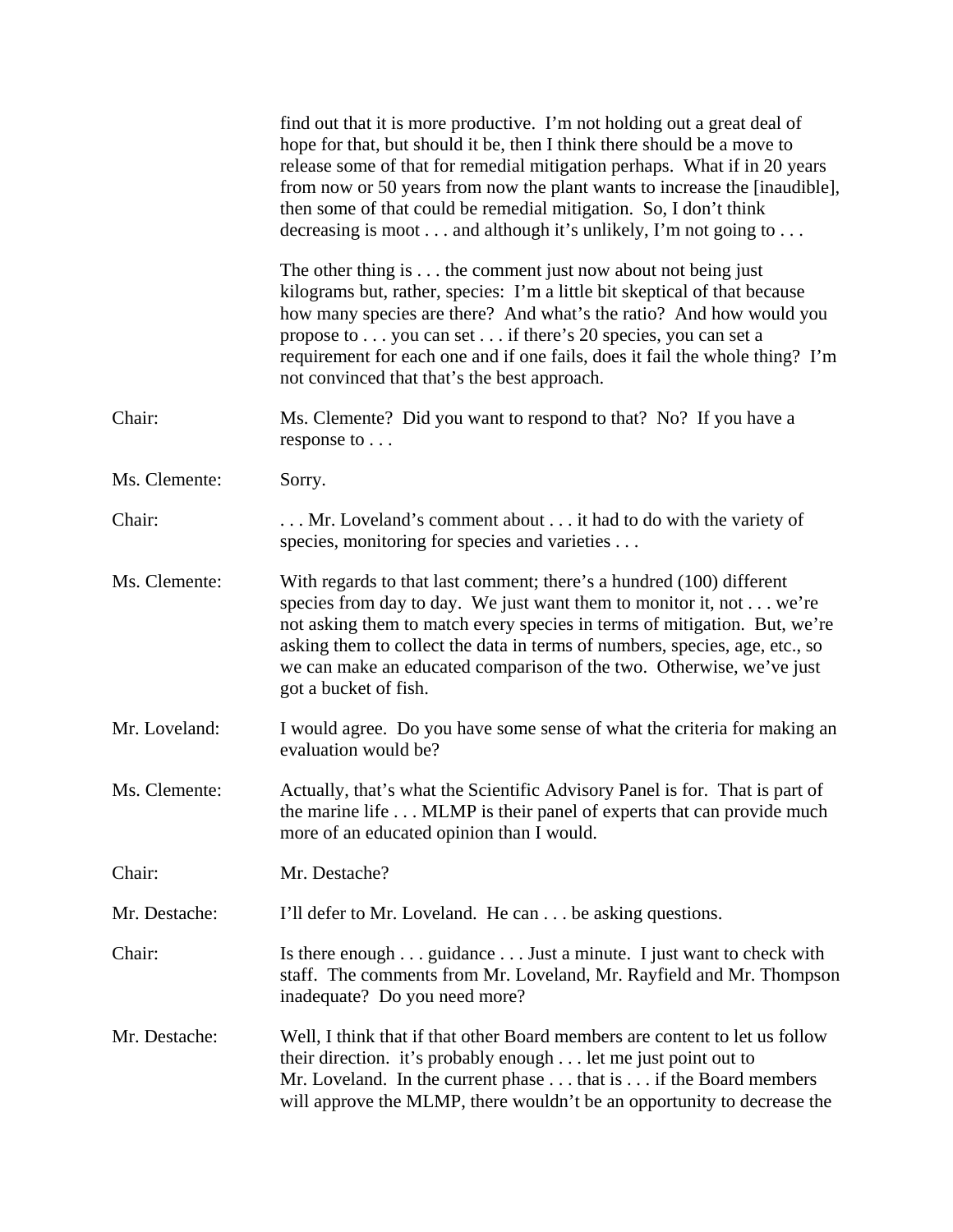|               | acreage below the 55.4 acres. That acreage was imposed by the Coastal<br>Commission for the purpose of the entrainment.                                                                                                                                                                                                                                                                                                                                                                                                                                                                                                                                                         |
|---------------|---------------------------------------------------------------------------------------------------------------------------------------------------------------------------------------------------------------------------------------------------------------------------------------------------------------------------------------------------------------------------------------------------------------------------------------------------------------------------------------------------------------------------------------------------------------------------------------------------------------------------------------------------------------------------------|
|               | So, although this will come back to the Board at some point in the future<br>when either Encina shuts down entirely or some other trigger that the<br>Board might approve next month, at that point the Board could certainly<br>reevaluate and, maybe, could convince the Coastal Commission that a<br>lower amount of increases is appropriate. I wouldn't expect to see any<br>change in terms of the decrease in the 55.4. in this case.                                                                                                                                                                                                                                    |
| Mr. Thompson: | And I think that's a valid point. But with respect to the impingement,<br>maybe 55 acres or 64 acres or 35 acres is the right number and, therefore,<br>it could be decreased in that regard, and maybe not for the other ?. So, it<br>could be reused in a different way.                                                                                                                                                                                                                                                                                                                                                                                                      |
| Mr. Wyels     | I understand.                                                                                                                                                                                                                                                                                                                                                                                                                                                                                                                                                                                                                                                                   |
| Chair:        | Before I before we hear from Poseidon, any other comments?                                                                                                                                                                                                                                                                                                                                                                                                                                                                                                                                                                                                                      |
| Male Voice:   | Just as a process question: how soon can we re-address this I<br>understand the requirements. If, in fact, we do table it today, how soon<br>could we get back to this and I am a little disappointed I was hoping to be<br>able to make a decision on this today. I understand the circumstances; but,<br>I'd like to get to this as soon as possible.                                                                                                                                                                                                                                                                                                                         |
| Chair:        | I understand. I think everybody would like to get this done as quickly as<br>possible. But to answer your question: What we're talking about is if the<br>Board amenable to it is having the staff do the response to comments,<br>come up with some proposed revisions consistent with the discussion<br>today, we'll answer. put that out for a 10-day stakeholder meeting act<br>notice requirement. We wouldn't have to take any new evidence. You<br>know, we should expect some comments on the actual language, the<br>wording of the language, and we certainly should be able to have that with<br>staff here  but by the next Board meeting, which is May $13^{th}$ . |
| Chair:        | Thanks, okay                                                                                                                                                                                                                                                                                                                                                                                                                                                                                                                                                                                                                                                                    |
| Mr. Destache: | Mr. Chairman?                                                                                                                                                                                                                                                                                                                                                                                                                                                                                                                                                                                                                                                                   |
| Chair:        | Mr. Destache.                                                                                                                                                                                                                                                                                                                                                                                                                                                                                                                                                                                                                                                                   |
| Mr. Destache: | Just one other clarification does that meet our public notice requirements<br>under Federal law also?                                                                                                                                                                                                                                                                                                                                                                                                                                                                                                                                                                           |
| Mr. Wyels:    | Yes, it does, the idea is that all the evidence is in everything that we are<br>talking about here is the range of things that are in front of the Board and<br>have been in front of the public and nobody is asking for additional time<br>to comment on the evidences we've received so far today.                                                                                                                                                                                                                                                                                                                                                                           |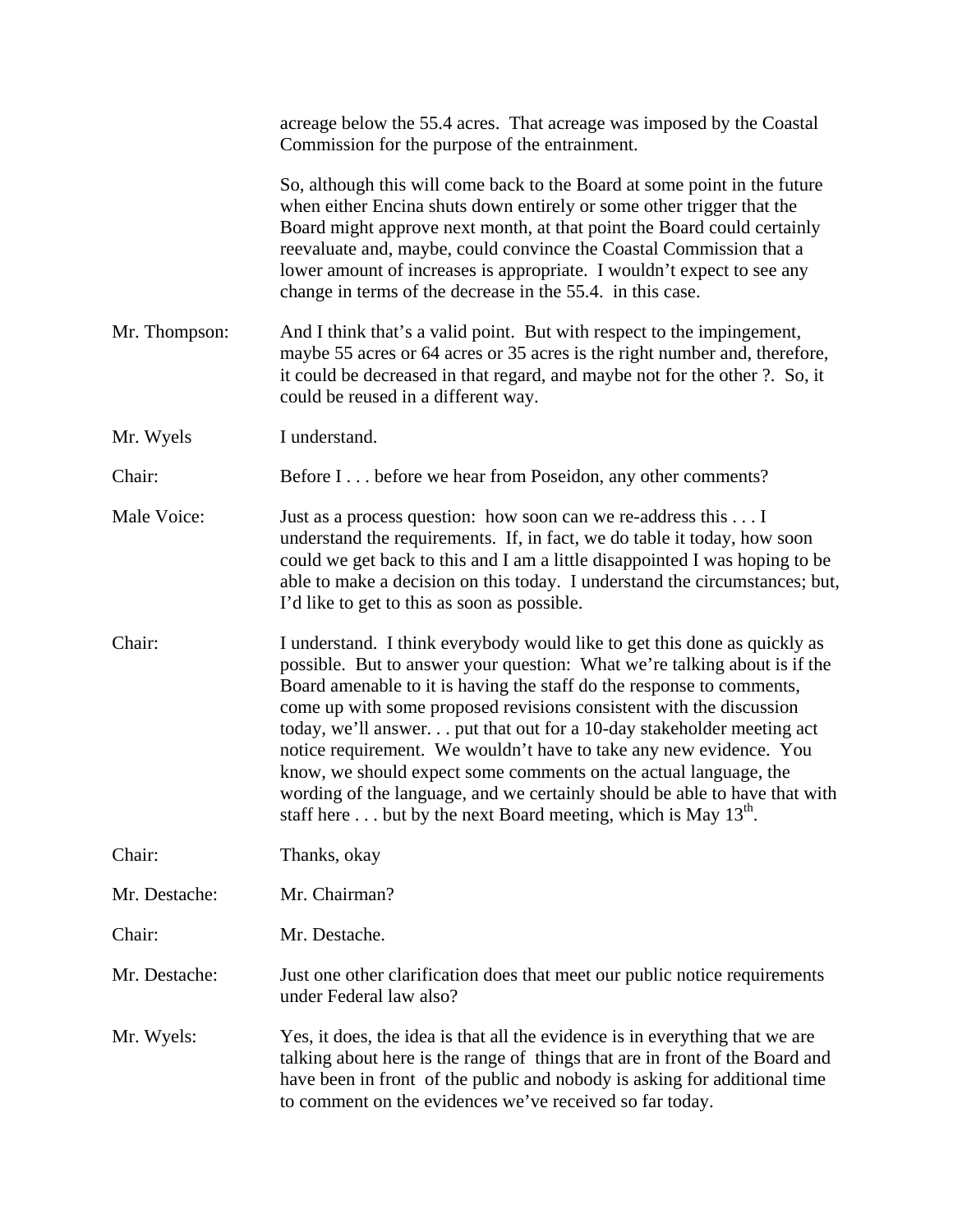| Chair:     | Mr. King?                                                                                                                                                                                                                                                                                                                                                                                                                                                                                                                                                                                                                                                                                                                                                       |
|------------|-----------------------------------------------------------------------------------------------------------------------------------------------------------------------------------------------------------------------------------------------------------------------------------------------------------------------------------------------------------------------------------------------------------------------------------------------------------------------------------------------------------------------------------------------------------------------------------------------------------------------------------------------------------------------------------------------------------------------------------------------------------------|
| Mr. King:  | I'd like to ask if Mr. Wyels could take a crack at summarizing the way you<br>have been able to process all these different comments and you seem to<br>have an understanding of what our direction is right now and one more<br>crack at commenting on our own direction after we hear it read back to us.                                                                                                                                                                                                                                                                                                                                                                                                                                                     |
| Mr. Wyels: | Fair enough, I'll give it a shot. I'm not sure we are hearing unanimity in<br>terms of views here but I guess I would simply, sort of, and again making<br>it clear that you are all free to change you minds after you look at it and<br>this isn't in any kind of a final decision either individually or collectively<br>but it sounds like the sense of at lease the majority of the board members<br>that have spoken so far is that $(1)$ we close the hearing today and not take<br>any new evidence, (2) the staff would be directed to go back and respond<br>to all the comments that have been received up until now for the Board's<br>review; (3) the staff would be proposing revisions to the proposed order<br>that was submitted on March 9th. |
|            | Here's the [inaudible] of your question, Mr. King, is that those revisions<br>then as I understood things, would essentially be focused on imposing<br>some form of additional mitigation for these recently identified<br>impingement impacts that mitigation could take one of two approaches, I<br>think I was hearing, in general preference toward a more fixed<br>performance standard. What was proposed by Poseidon was 1,715<br>kilograms per year of fish production.                                                                                                                                                                                                                                                                                 |
|            | Alternatively, they could take the approach of a more open-ended<br>mitigation requirement dependent upon what the impingement monitoring<br>shows. Those, just to reiterate, either one of those alternatives would be<br>on top of the existing 55.4 acreage mitigation requirement for entrainment.                                                                                                                                                                                                                                                                                                                                                                                                                                                          |
|            | And then there is an open question about taking a look back and seeing<br>whether there is some trigger that's appropriate rather than complete<br>cessation of operations by the Encina Power Station and whether we<br>should be looking at something that could happen sooner than that point in<br>time but would still make sense from a prospective of reasonably the<br>desalination plant having control over an intake so they could modify<br>design and technology, but also taking into account the amount of water<br>that they are going to have to bring in through the intakes with an excess<br>of what is being needed by the Power Station.                                                                                                  |
| Chair:     | And did your comments also include this notion of monitoring the<br>productivity of the mitigation sites?                                                                                                                                                                                                                                                                                                                                                                                                                                                                                                                                                                                                                                                       |
| Mr. Wyels: | Yes, thank you. Yes there was also some discussion aboutthere would<br>need to be mitigation monitoring for these impingement impacts, whether<br>its monitoring to determine whether this fixed amount of 1715 kilograms                                                                                                                                                                                                                                                                                                                                                                                                                                                                                                                                       |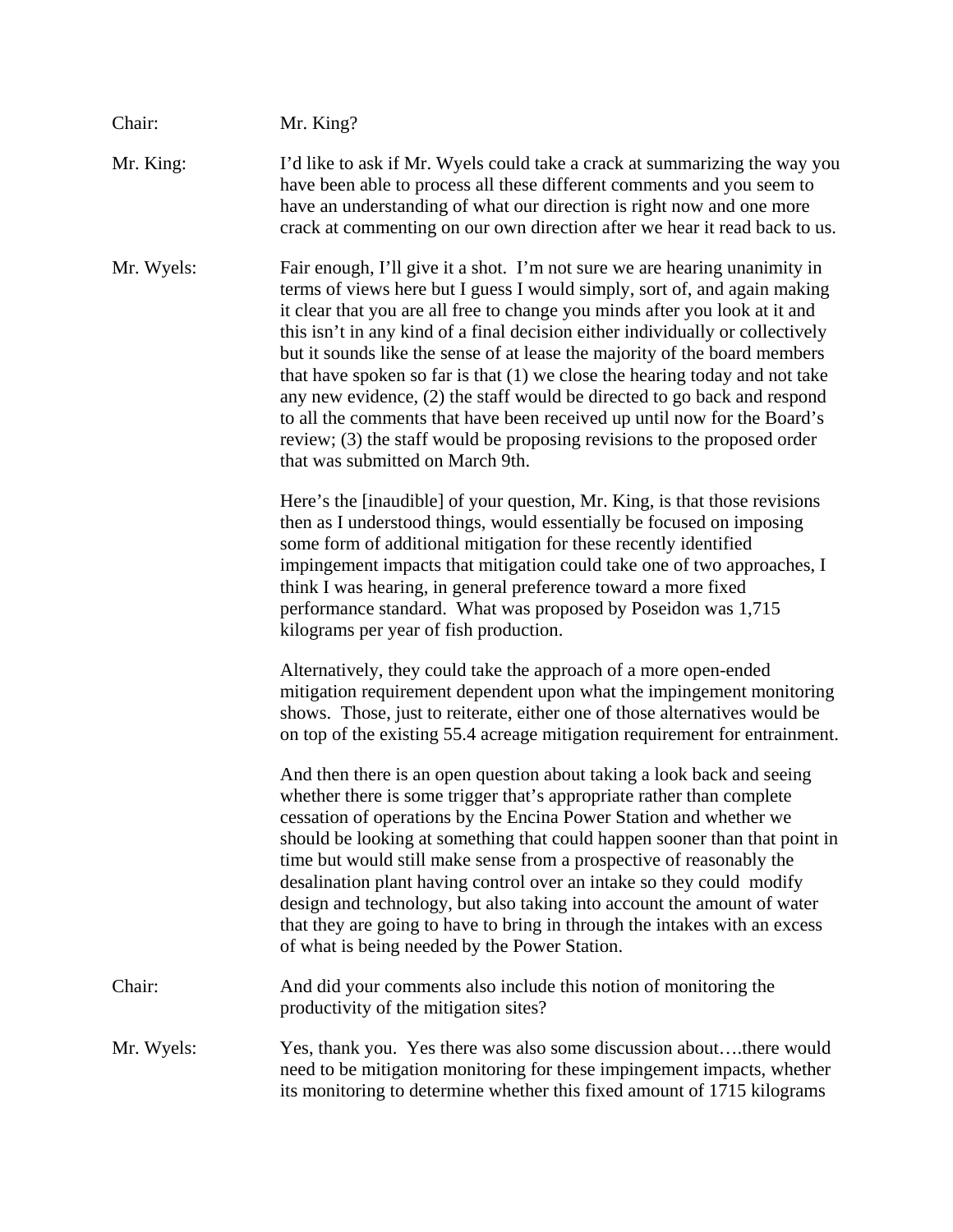|              | per year is being met or its open-ended that whether more equivalent<br>production equivalent to what's actually being impinged is being<br>achieved. You're right.                                                                                                                                                                                                                                                                                                                                                                                                                                                                                                                                                                                                                                                                                                                                                                                                                                                                                                                                                                                    |
|--------------|--------------------------------------------------------------------------------------------------------------------------------------------------------------------------------------------------------------------------------------------------------------------------------------------------------------------------------------------------------------------------------------------------------------------------------------------------------------------------------------------------------------------------------------------------------------------------------------------------------------------------------------------------------------------------------------------------------------------------------------------------------------------------------------------------------------------------------------------------------------------------------------------------------------------------------------------------------------------------------------------------------------------------------------------------------------------------------------------------------------------------------------------------------|
|              | And then there's also, the last issue was sort of independent of the<br>mitigation requirement. The requirement of monitoring for impingement<br>for the purposes of just developing more data for the future.                                                                                                                                                                                                                                                                                                                                                                                                                                                                                                                                                                                                                                                                                                                                                                                                                                                                                                                                         |
| Chair:       | Thank you. Mr. Garrett, are you prepared to comment briefly, or Mr.<br>Singarella?                                                                                                                                                                                                                                                                                                                                                                                                                                                                                                                                                                                                                                                                                                                                                                                                                                                                                                                                                                                                                                                                     |
| Mr. Garrett: | I'm prepared to speak.                                                                                                                                                                                                                                                                                                                                                                                                                                                                                                                                                                                                                                                                                                                                                                                                                                                                                                                                                                                                                                                                                                                                 |
| Chair:       | If you could speak rather briefly.                                                                                                                                                                                                                                                                                                                                                                                                                                                                                                                                                                                                                                                                                                                                                                                                                                                                                                                                                                                                                                                                                                                     |
| Mr. Garrett: | Yes, with all due respect to the process, I think there is still some open-<br>ended items that I think the Board members should be very careful to<br>make sure are closed up with [inaudible] (cough) described. I think I<br>heard the staff say that entrainment monitoringto say entrainment as<br>opposed to impingement monitoring wasthat it is no longer included,<br>they have taken entrainment monitoring out of the proposal. Then<br>secondly, the monitoring that's going to take places of two types. The<br>monitoring we feel is already in the plan on page 6-6, Section 6.2.1, the<br>monitoring for the productivity of the site and on that we believe that the<br>plan we submitted require us to monitor the productivity of the site and<br>measure the amount of biomass and characterize it so that its biomass by<br>species above and beyond the entrained species. That was our plan all<br>along. Mr. Wyels says it's a new thing. We added it because we thought<br>the staff was concerned about double counting and it was to make it clear<br>we never proposed to double count. And so that's the site monitoring. |
|              | The monitoring at the plans of what our actual impacts are, which is the<br>second type of monitoring we talked about, which we didn't really have a<br>chance to discuss, I just would mention. I said earlier that we didn't want<br>to do it because we felt it was open-ended and we still have problems<br>because you have to translate it into what our impacts are. And the power<br>plant will be there. The Board hasn't been required to monitor the power<br>plant. However, we've talked, we would like to do monitoring of<br>impingement once we start operations. The monitoring should be for a<br>year. One year out of five and we would start with the first year. Would<br>be for use in future permit proceeding. We would monitor to include both<br>the weight and the species, just as was done with the monitoring that the<br>Board established for the 2004/2005 cycle for Tenera.<br>And it would be once a week as well, just for 24 hour24 hour period<br>for that year. So that would be the site monitoring and obviously you can<br>have many different types of monitoring but I think its important to             |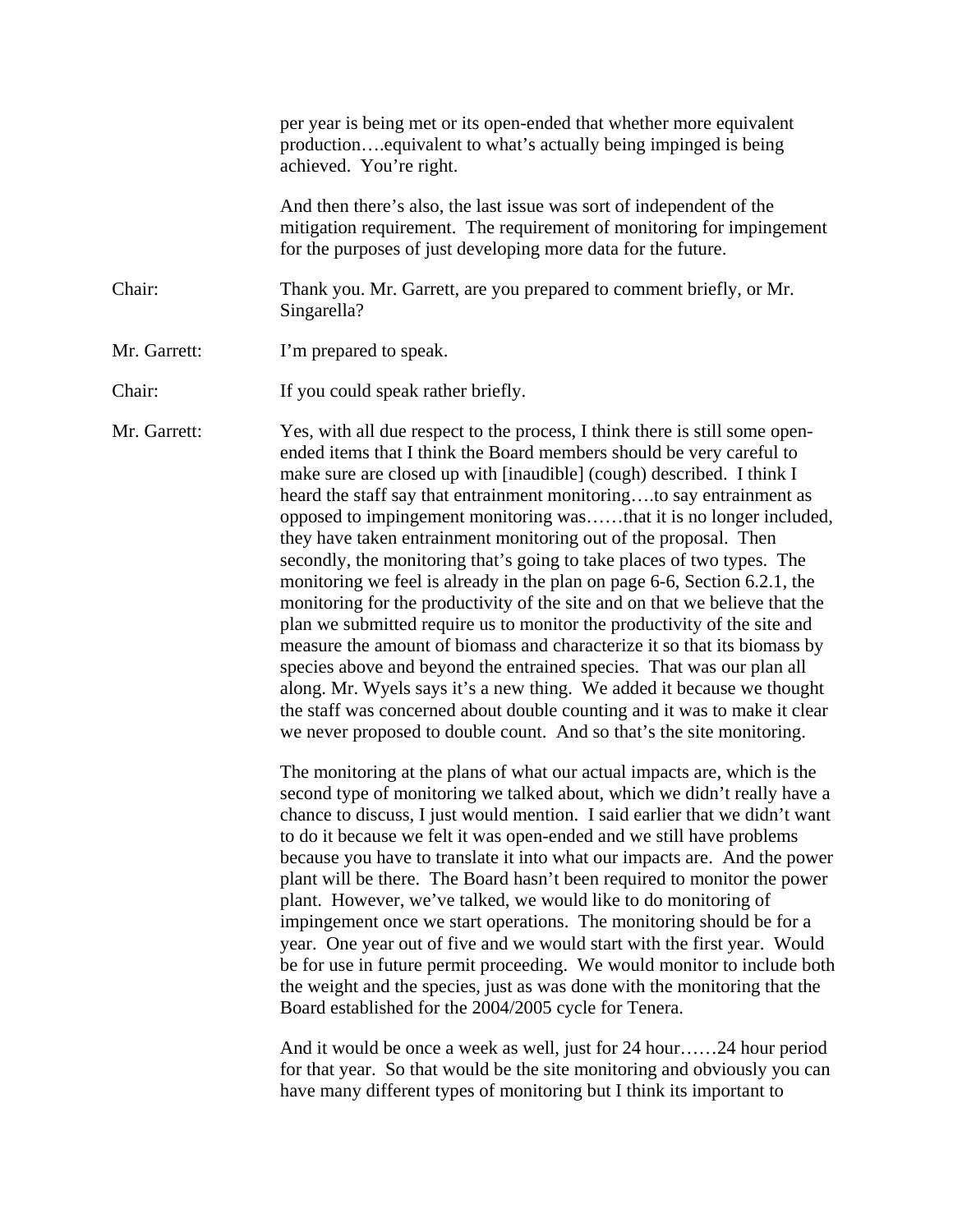specify that particular type of monitoring. Its like the monitoring that the Board required from EPS in 2004/2005. And I mentioned that that's for use in future permit proceedings. We don't feel that we're going to be in operation before we're in the next permit cycle. So we won't have monitoring data for you for the next permit cycle but, for the permit cycle after that you would have it available to them to adjust the amount of impingement.

 What I think is important for the Board to clarify their order is whether it's a free floating thing. So like every week if the data came back differently would we have to go back out and get more wetlands or not. We think you should at least fix it for each permit cycle.

 For the first permit cycle it should be the 1715 number that we set. But obviously, if the monitoring shows a greater level of impact or a lesser level of impact then you could change it with each permitting cycle and it certainly could be used for other projects up and down the state and you should recognize again that you're not going to get the data for just us, it will be for EPS and a lot of the questions that you had today about how you translate the data set will still be there but work…..it won't be our flow it would be EPS' flow as well, but we could go through all those processes. I would suggest that since the staff said they liked the process that got to the 4.7 kilograms per day and we agreed to that. That the process that translates the monitoring data into a calculation of our flow proportion impact that resulted in the 4.7 would be the same process that you would apply to the data for the monitoring that you would come up with.

 And again, I covered the point about the, we agreed that we would be measuring both the weight and the fish type. And the monitoring of our projects…..of our impacts which would be due the first year out of every 5 would be used for each permit cycle to adjust our mitigation for impingement. And I think I heard again it wasn't quite clear and I thought Mr. Wyels maybe had said something different then what I heard the Board saying. That at least for the start, our target, what we have to go out and build when we start construction and get started on is the 55 acres that specified in the MLMP and that's what we're starting for, at least until the next permit cycle.

Chair: That's my understanding of it.

Mr. Wyels: Yes, Mr. Garrett is correct. Catherine informed me that I mis-spoke. What I was really talking about was 55.4 acres Poseidon believes they will achieve this productivity of 1715 within that 55.4 acres, if it turns out that they're incorrect. There would have to be additional acreage. But if they are correct they would not have to do additional acreage.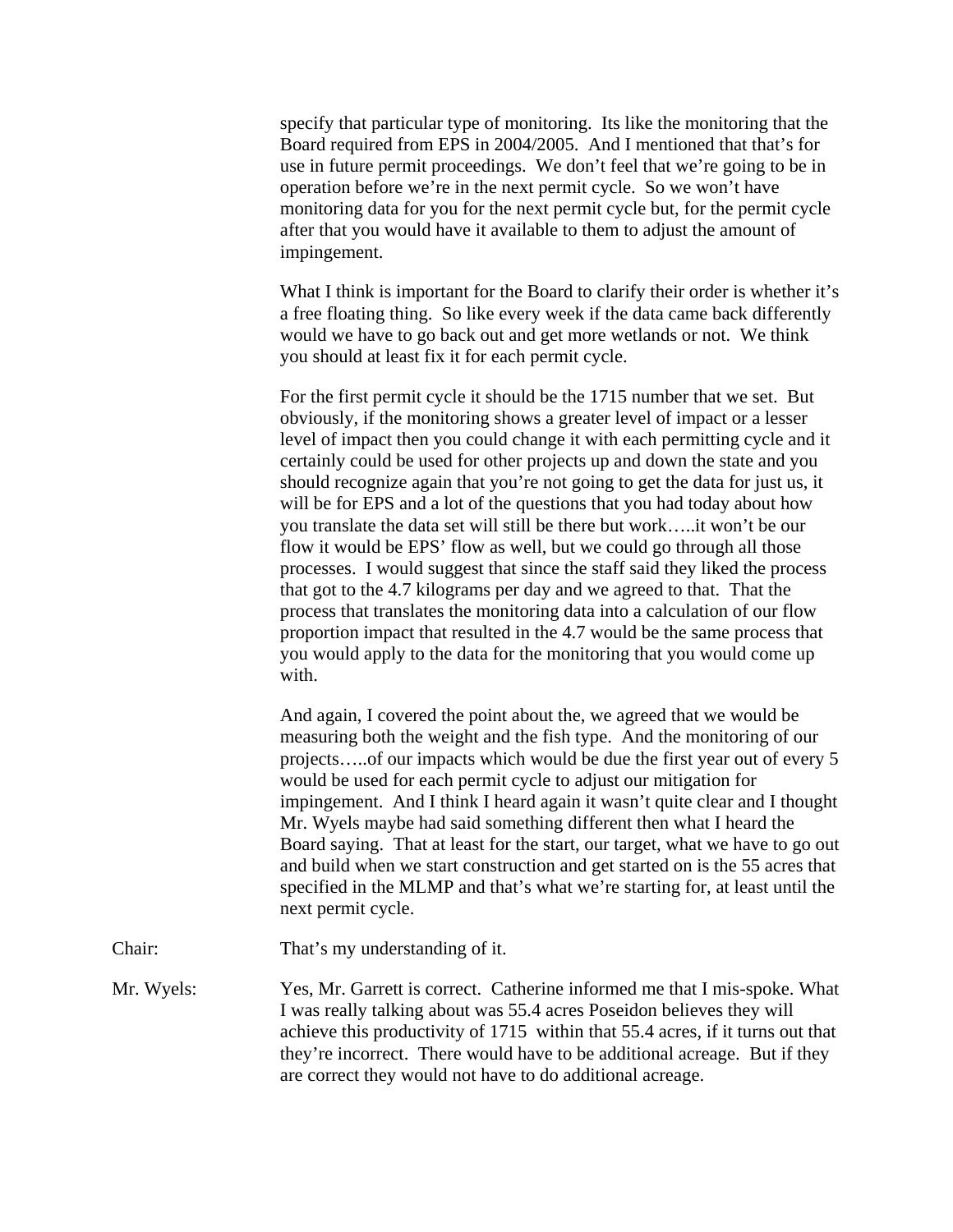| Chair:        | Mr. Gonzalez $-$ just briefly                                                                                                                                                                                                                                                                                                                                                                                                                                                                                                                                                                                                                                                                                                                                                                                                                                                                                                                                                                                                                                                                                                                                                                                                                                                                                                                                                                                                                                                                                                                               |
|---------------|-------------------------------------------------------------------------------------------------------------------------------------------------------------------------------------------------------------------------------------------------------------------------------------------------------------------------------------------------------------------------------------------------------------------------------------------------------------------------------------------------------------------------------------------------------------------------------------------------------------------------------------------------------------------------------------------------------------------------------------------------------------------------------------------------------------------------------------------------------------------------------------------------------------------------------------------------------------------------------------------------------------------------------------------------------------------------------------------------------------------------------------------------------------------------------------------------------------------------------------------------------------------------------------------------------------------------------------------------------------------------------------------------------------------------------------------------------------------------------------------------------------------------------------------------------------|
| Mr. Gonzalez: | I'm Marco Gonzalez on behalf of Surfrider and Coast Keeper just<br>speaking to these issues. We agree that if there's going to be some<br>specific impingement data acquired that it needs to be reflective of the<br>CDP operations independent of the EPS that there needs to be some flow<br>weighted calculations attributed to it. Importantly, this pushing off to<br>future permit cycles, the ability to go back and add on mitigations, the<br>question then becomes one of temporal loss. Obviously, you're having the<br>losses during the monitoring, but then coming back later and trying to<br>account for it. So, as long as it's clear that if you're doing something like<br>that, that it might mean that you're going to get more acres then the<br>biomass that you're trying to replace because you also have to replace for<br>temporal loss. One of the other things that needs to be certain is in the<br>measurement of productivity of the wetlands in the scenario for the<br>impingement for the impinged fish is staff needs to be certain that they<br>give direction that you can't always just go into a wetland and measure<br>biomass and say here is the productivity because productivity is a snapshot<br>of time. So impingement data is collected as how many fish do you lose<br>per day whereas when you come into a wetland you don't produce a<br>certain amount of fish per day and you produce them based on their life<br>cycles, and there needs to be some mechanism for equating that in this<br>context. |
| Chair:        | I think staff would figure it out or our experts would figure it out. Okay.<br>Are we ready to close the hearing.                                                                                                                                                                                                                                                                                                                                                                                                                                                                                                                                                                                                                                                                                                                                                                                                                                                                                                                                                                                                                                                                                                                                                                                                                                                                                                                                                                                                                                           |
| Mr. Rayfield: | I think you should close the hearing. Yes. Just want to comment on one<br>thing. I don't think a year long of monitoring is enough. I worry about<br>that we could have seasonal or a some kind of crazy thing going on that<br>just upsets that year. So I personally would be more comfortable when<br>we're trying to reach that steady state condition. The year may not have a<br>full year of operation of the plant or something unless you're defining that<br>year as the first 12 months of full operation. So I'd just like staff and<br>Poseidon to look at that question.                                                                                                                                                                                                                                                                                                                                                                                                                                                                                                                                                                                                                                                                                                                                                                                                                                                                                                                                                                      |
| Chair:        | Okay, anything else? Mr. Thompson?                                                                                                                                                                                                                                                                                                                                                                                                                                                                                                                                                                                                                                                                                                                                                                                                                                                                                                                                                                                                                                                                                                                                                                                                                                                                                                                                                                                                                                                                                                                          |
| Mr. Thompson: | There are a number of recommendations and scenarios that Poseidon just<br>put out concerning monitoring process and program and what not. Did<br>you get those captured? Is that gonna be an issue for staff and staff would<br>agree to that? I don't want to be fighting for over this at the next board<br>meeting and I'd like to know based on what they said if those are gonna be<br>considerations that staff would recommend approval on. Because where<br>we stand right now we have basically what staff recommended today was<br>disapproval of this project. I would expect that any the additional<br>mitigation above what they proposed would kill this project. I want to                                                                                                                                                                                                                                                                                                                                                                                                                                                                                                                                                                                                                                                                                                                                                                                                                                                                  |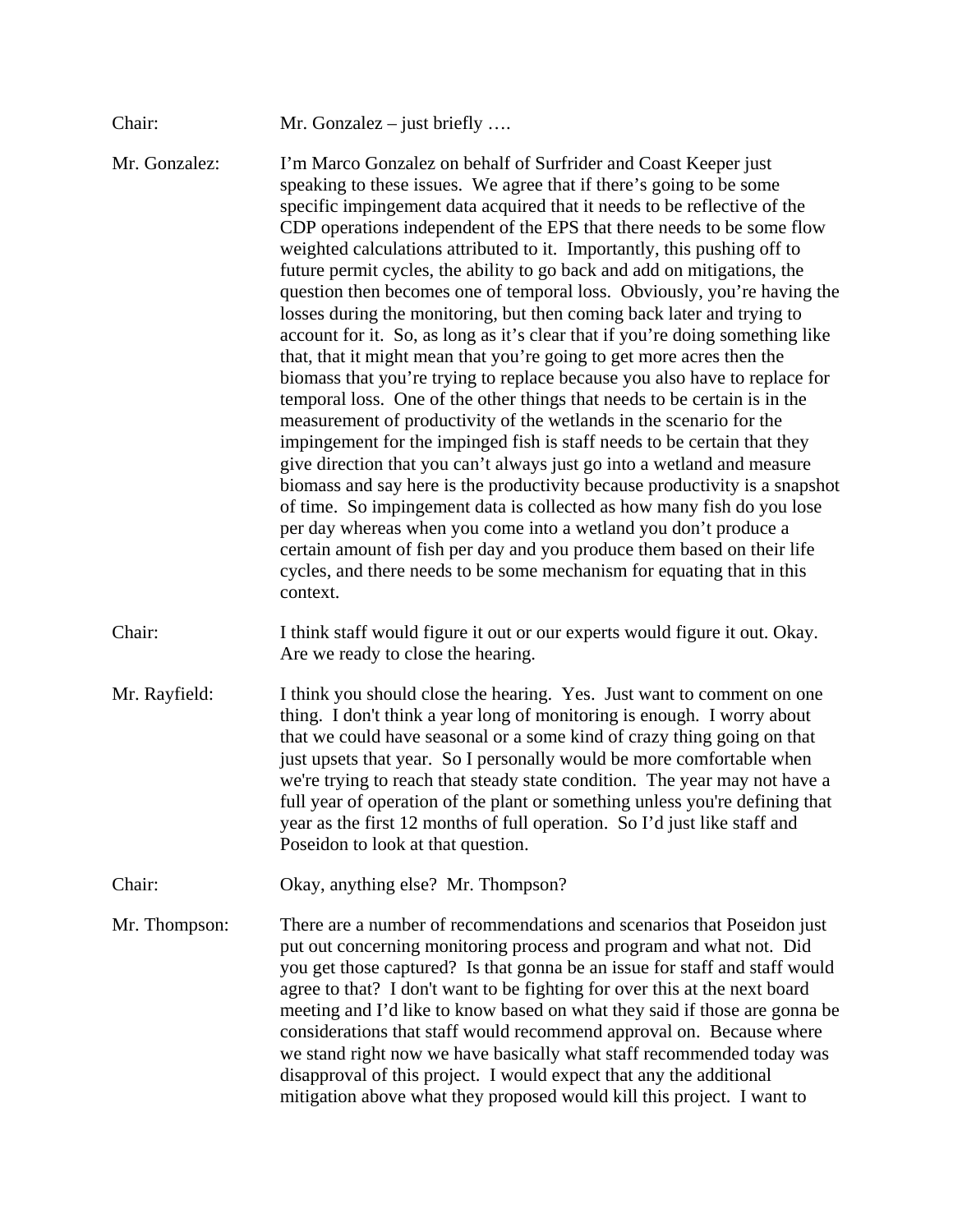|               | make sure that when we come back next month we're clear on exactly<br>what we are going to do and then we'll decide if its okay as a board, but I<br>also want to make sure that Poseidon's recommendations, if you will, are<br>fully considered and vetted to the point that if we are going to say no that<br>doesn't work, there better be some better definitive reasons why what they<br>proposed as far as monitoring doesn't work because I'm gonna go back to<br>the very first question I asked earlier today "what standards are we using?<br>Are they industry acceptable and are they quantifiable and it was admitted<br>that there aren't any.                                                                                                                                                                                                                                                                                                                                                                                                                                                                                                                                    |
|---------------|--------------------------------------------------------------------------------------------------------------------------------------------------------------------------------------------------------------------------------------------------------------------------------------------------------------------------------------------------------------------------------------------------------------------------------------------------------------------------------------------------------------------------------------------------------------------------------------------------------------------------------------------------------------------------------------------------------------------------------------------------------------------------------------------------------------------------------------------------------------------------------------------------------------------------------------------------------------------------------------------------------------------------------------------------------------------------------------------------------------------------------------------------------------------------------------------------|
| Chair:        | Ms. Clemente. Mr. Thompson is a great adherent of my philosophy which<br>in life is to reduce uncertainty. (laughter)                                                                                                                                                                                                                                                                                                                                                                                                                                                                                                                                                                                                                                                                                                                                                                                                                                                                                                                                                                                                                                                                            |
| Ms. Clemente: | I have been down this road before and in light of that, I don't feel<br>comfortable saying everything looks great and or we have concerns since<br>just heard this in the last five minutes. And I want to add to that again this<br>is what the context of the science advisory panel is to setup a monitoring<br>program like that and to whip one up together in five minutes and ask me<br>if I have any problems I prefer not to speak on that.                                                                                                                                                                                                                                                                                                                                                                                                                                                                                                                                                                                                                                                                                                                                             |
| Chair:        | Mr. Thompson, I think we are pretty close.                                                                                                                                                                                                                                                                                                                                                                                                                                                                                                                                                                                                                                                                                                                                                                                                                                                                                                                                                                                                                                                                                                                                                       |
| Mr. Thompson: | I know I know. Thank you for indulging me.                                                                                                                                                                                                                                                                                                                                                                                                                                                                                                                                                                                                                                                                                                                                                                                                                                                                                                                                                                                                                                                                                                                                                       |
| Mr. Robertus: | Mr. Chairman I'd like to comment on this.                                                                                                                                                                                                                                                                                                                                                                                                                                                                                                                                                                                                                                                                                                                                                                                                                                                                                                                                                                                                                                                                                                                                                        |
| Chair:        | Mr. Robertus?                                                                                                                                                                                                                                                                                                                                                                                                                                                                                                                                                                                                                                                                                                                                                                                                                                                                                                                                                                                                                                                                                                                                                                                    |
| Mr. Robertus: | On the issue of monitoring fortunately there's a little more flexibility, I<br>believe I can say yes I understand the concerns [inaudible] and we could<br>craft language that will go into the monitoring section of the tentative<br>order. My concern is that I can craft the findings that this Board can<br>evidence; findings are the critical basis for the decision. As Chiara has<br>pointed out there will be a technical review committee or group of people<br>that would be overseeing this process and the frequency, and the number<br>of kilograms, those issues I am confident those can be worked out. I want<br>to clarify that the points that Mr. Wyels has made on the basis of the 55<br>acres being the structure for the mitigation acreage for both the<br>impingement and the entrainment is a guidance point primary guidance<br>point. So in the structure of the tentative order; I am then charged to come<br>up with findings based on what the testimony and the scientific<br>information I have at my disposal. To craft that tentative order<br>accordingly. If that is not your intention, to give me that guidance, I<br>would like to know at this point. |
| Chair:        | I think that's our intention.                                                                                                                                                                                                                                                                                                                                                                                                                                                                                                                                                                                                                                                                                                                                                                                                                                                                                                                                                                                                                                                                                                                                                                    |